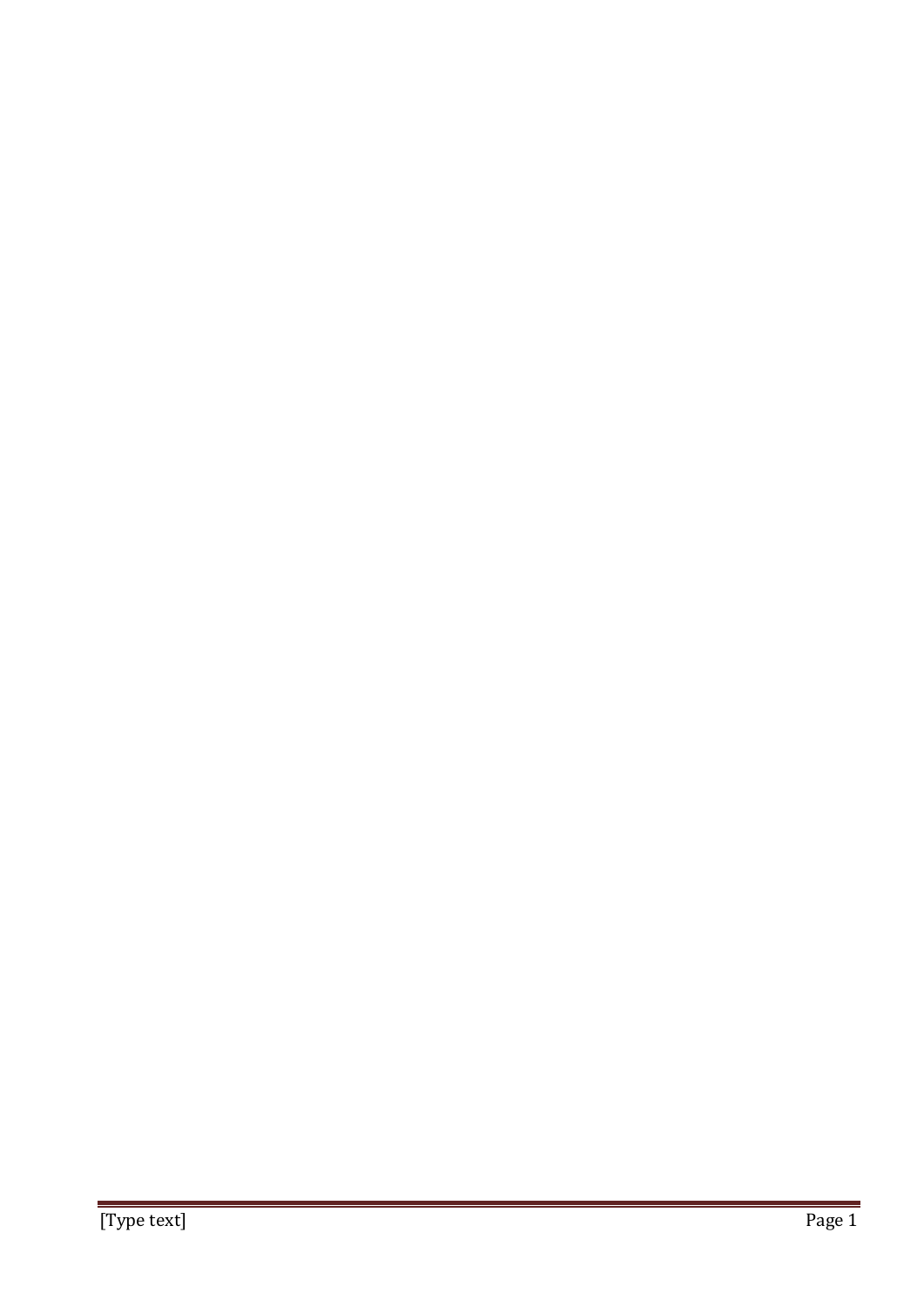

# PROJECT SEAHUND

**The Search and Survey of U5377**

Report written for British Sub-Aqua Jubilee Trust award 2012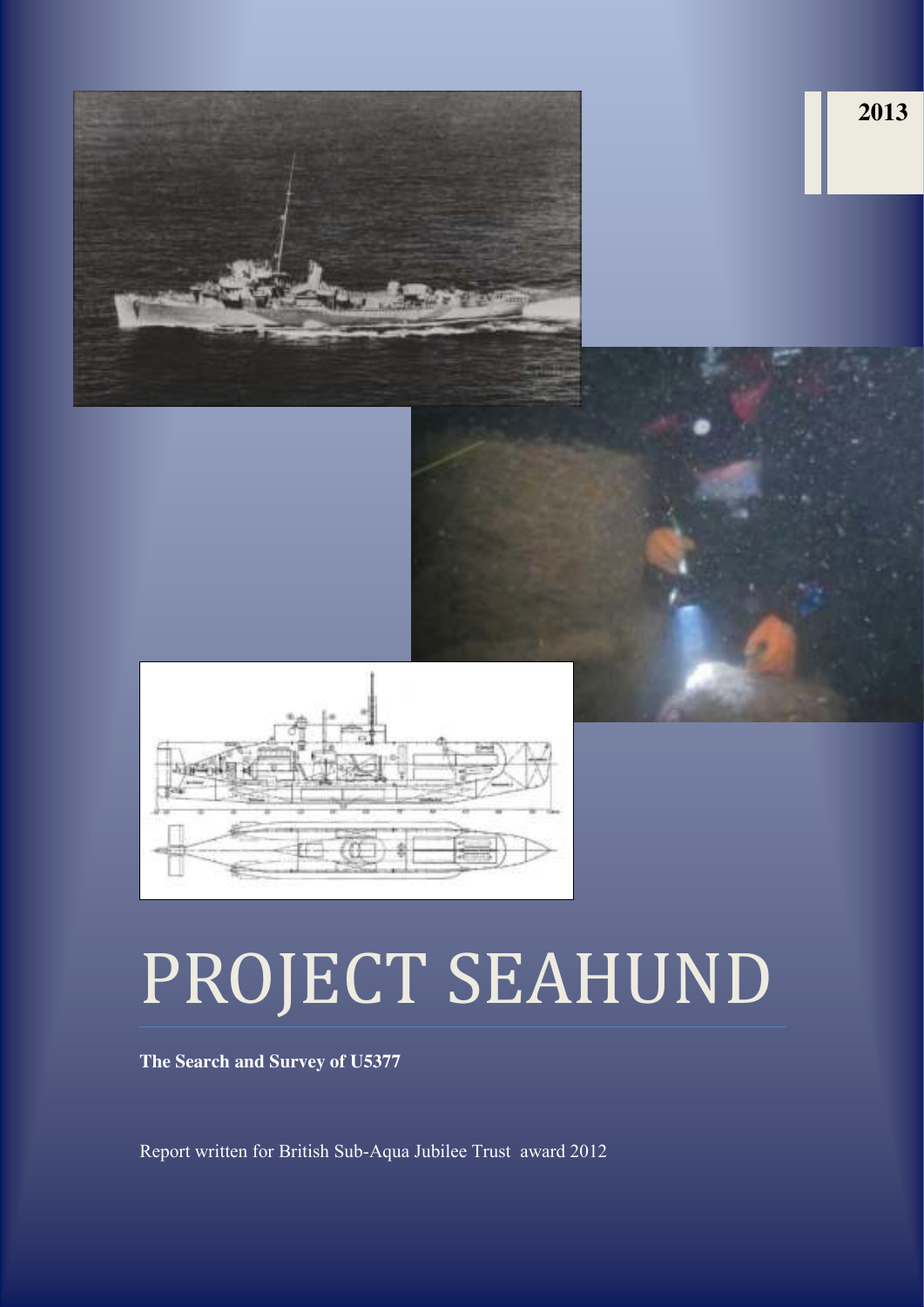PAGE LEFT BLANK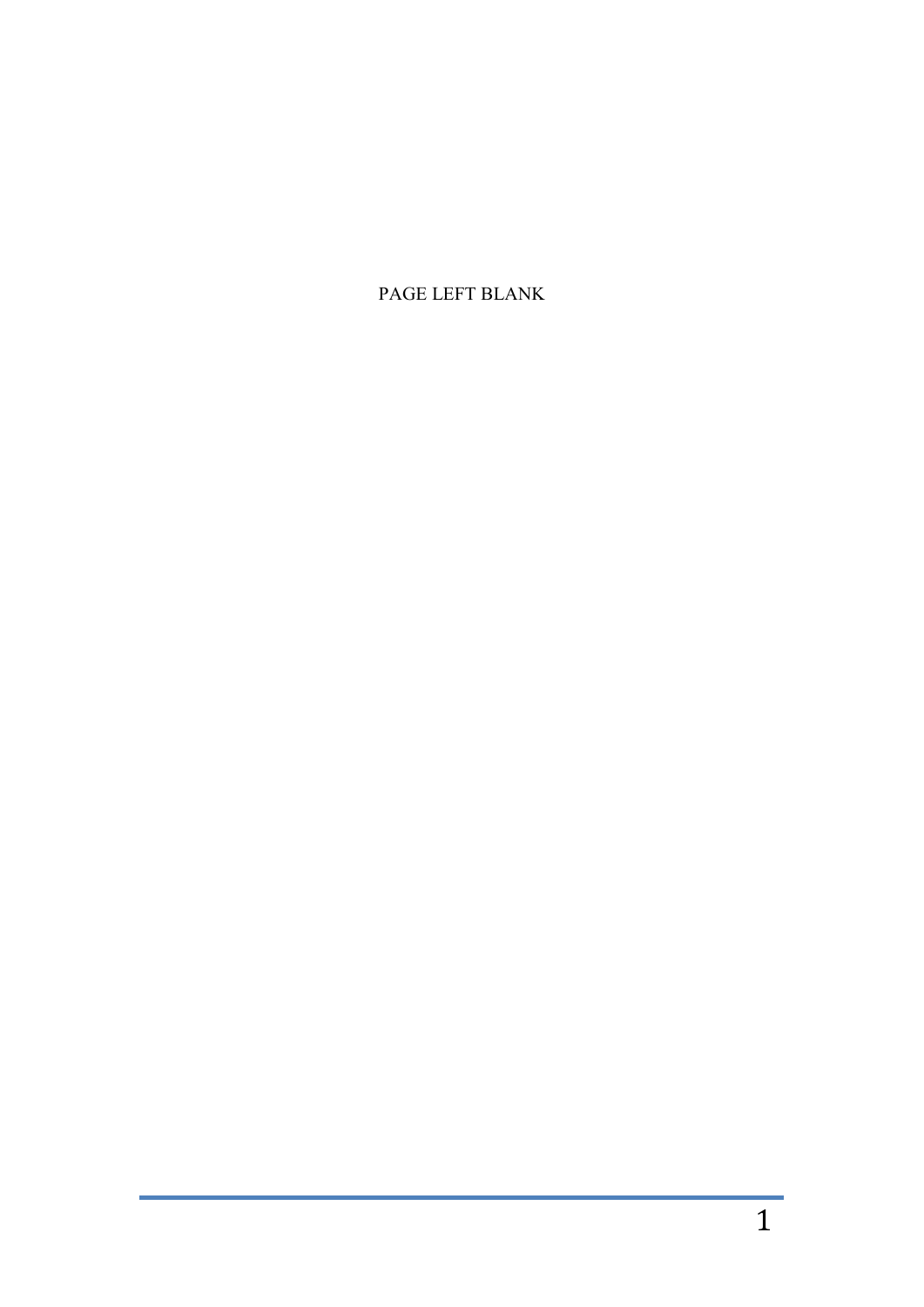BRITISH SUB-AQUA JUBILEE TRUST



#### OPERATION SEAHUNDE THE SEARCH AND SURVEY FOR *U5377* Project Report

12 April 2013

Written by D.M.McElvogue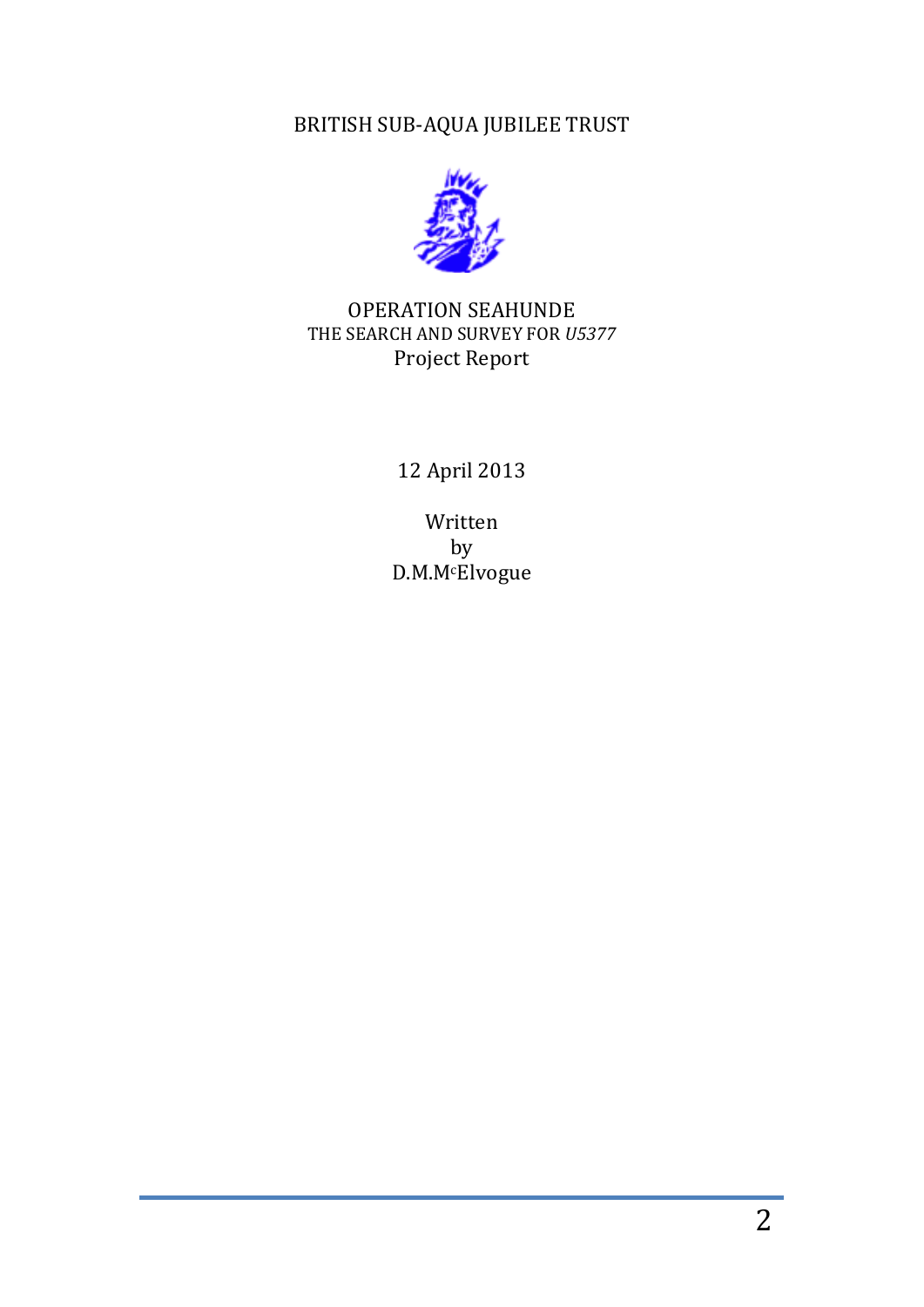#### 1 Contents  $\circ$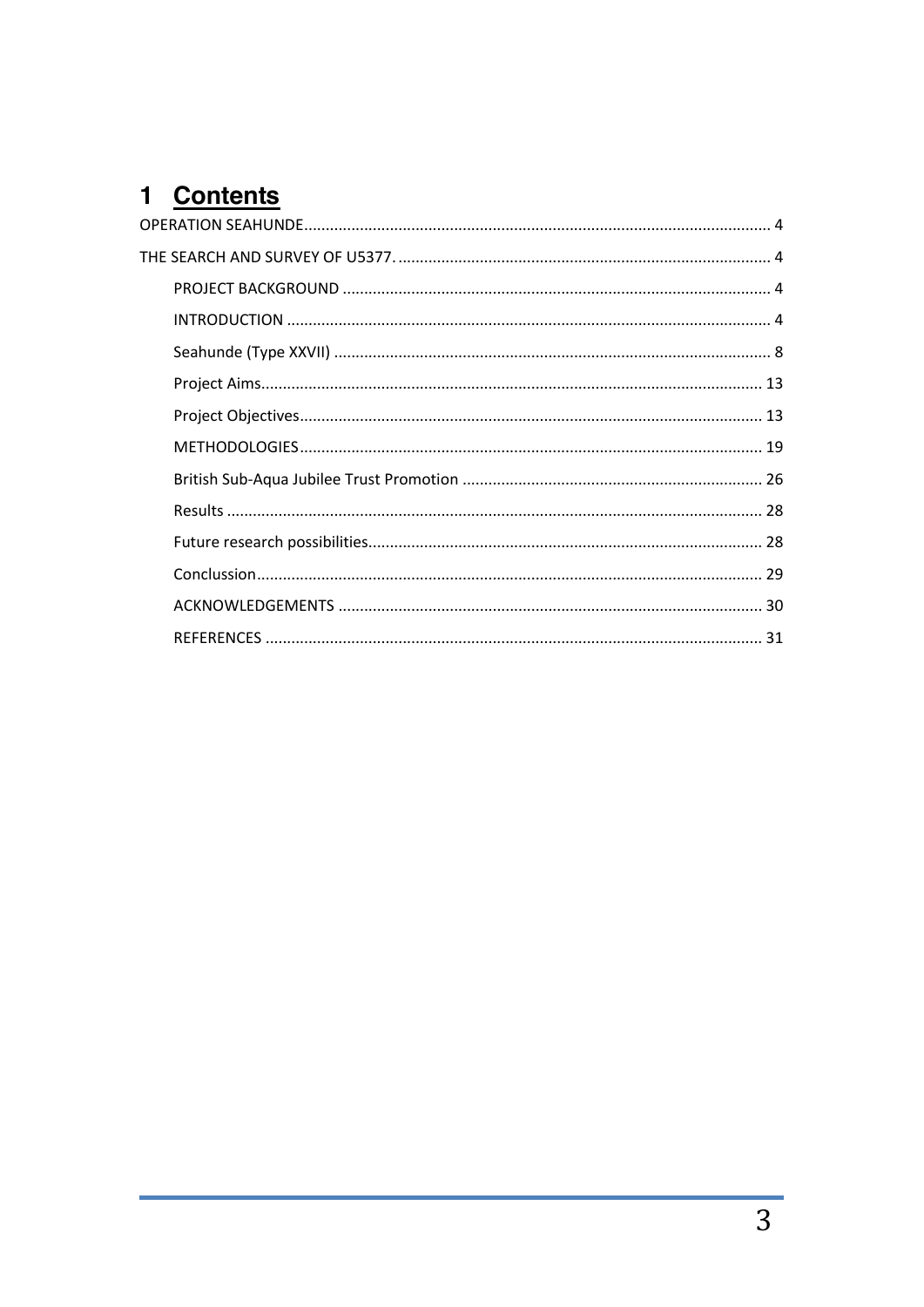## **2 OPERATION SEAHUNDE**

### **3 THE SEARCH AND SURVEY OF**  *U5377***.**

### **PROJECT BACKGROUND**

Project Seahunde proposed to locate, positively identify then record the physical remains of *U5377* a unique German midget submarine. *U5377* is the only known operational Seahunde to have been sunk in UK territorial waters during an action (11 March, 1945). Having a known date of sinking allows for a study of the colonisation of the submarine and will allow for an understanding of the colonisation of such manmade structures on the seabed. Therefore the marine flora and fauna growing on and around *U5377* was to be recorded. The recording of the flora and fauna will also act as a biological standard for the area and for the planned marine zone of the Goodwin Sands.

### **INTRODUCTION**

#### **Historical Background**

In December 1944 the German navy launched its new secret weapon, the Seahunde (seal) midget submarine. By the start of the New Year the German Navy had 24 Seahundes at its disposal for Operation Debut, their first active partrols. On New Years Day 1945 seventeen Seahundes sailed from their base in Ijmuiden in the Netherlands to attack a convoy off the Kwinte Bank. The first victim of a successful Seahunde attack was the trawler Hayburn Wyke wrecked off the Netherlands. This was the start of a new and possibly deadly onslaught on allied coastal shipping by the Nazi. However, during the first three months of 1945 when the Seahundes carried out 62 sorties they only sank 5 ships and damaged one. Their losses were high with 35 never returning to their bases. The deadly threat of the Seahundes was nullified by the titanic efforts of the ships, boats and crews of Coastal Forces of the Royal Navy.

#### **Coastal Forces Operations during World War II**

The Coastal Forces of WW II were established in 1940 as a division of the Royal Navy under the command of Rear Admiral Coastal Forces and were headquartered at *HMS Vernon*, Portsmouth. The Coastal Forces primarily operated in the English Channel and North Sea, especially in the build up to the Normandy invasion of July, 1944. Afterwards they ensured supplies crossed the channel to maintain the invasion forces push into occupied territory. The Coastal Forces were also used in the Mediterranean and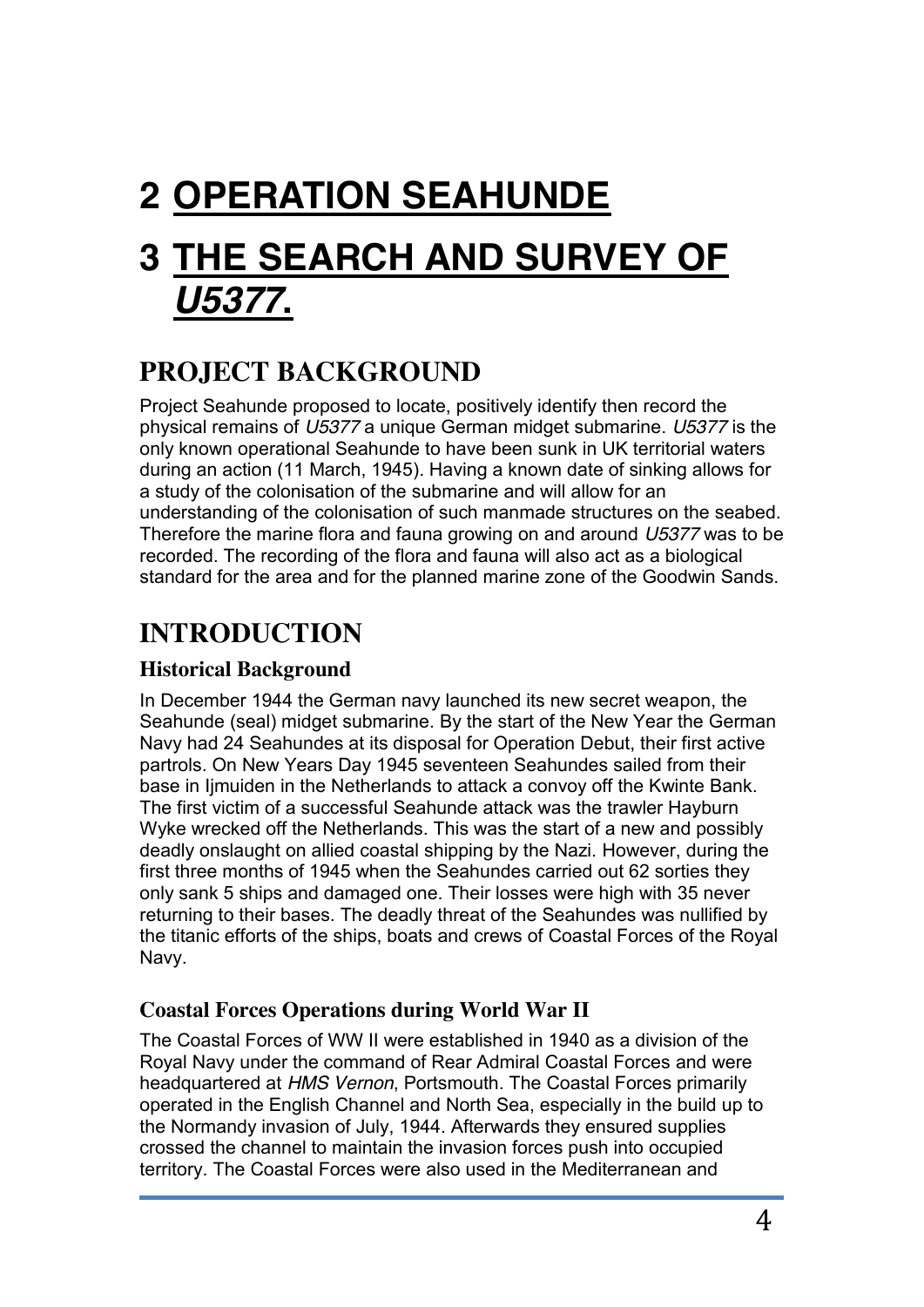Norwegian campaigns. Their operations included;

- raids on St Nazaire and Dieppe,
- the attack of German convoys and their E-Boat escorts,
- clandestine raids and landings and the pick up secret agents in Norway and Brittany.

By 1944 Coastal Forces numbered 3,000 officers and 22,000 ratings manning the 2,000 British Coastal Forces craft. The Coastal Forces were manned by various Allied nationalities including; Dutch, Norwegian, Canadian, Australian and New Zealanders. There were four types of coastal defence craft during World War II:

- Motor Torpedo Boats (MTBs).
- Motor Gun Boats (MGBs),
- Motor Launches (MLs),
- and Harbour Defence Motor Launches (HDMLs).

The main craft employed were the MTBs and the MGBs. As a group they were affectionately known as the Navy's "Little Ships". These little ships fought over 780 actions and sank 800 enemy vessels, including 32 midget submarines. Of the 2,000 British Coastal Forces craft less the 10% (170) of the "Little Ships" were sunk or destroyed.

#### **Coastal Forces Control Frigates**

Prior to Operation Neptune (D-Day landings) the Royal Navy biggest threat was considered to be the German Coastal Forces consisting primarily of fast torpedo boats, called E-Boats by the Royal navy. These E-Boats could attain a speed of over 40 knots in calm water and 36 knots in rough weather. Being vulnerable to air attack the E-boats only operated at night, staying in their bunkers during the day. To counter this threat the Royal Nay decided to use Frigates fitted with radar as control ships; to track the E-Boats as soon as they left their base and then guide the MTB's and MGB's to them. This worked well as an experienced Coastal Forces Officer was placed in each of the Frigates, so they were competent in directing the MTB's and MGB's.

Buckley Class Frigates were chosen to act as Control Frigates because of their superior speed to other frigates of similar capability. An additional 2pdr Pom Pom Gun was added as a bow chaser for the expected close action. They were allocated to Coastal Forces and nominally attached to the First Destroyer Flotilla (DF) based at Portsmouth. Eight frigates were chosen and consisted of:

*HMS Duff* K352 (DE 64) *HMS Stayner* K573 (DE 564) *HMS Riou* K557 (DE 92) *HMS Retalick* K555 (DE 90) *HMS Torrington* K577 (DE 568) *HMS Trollope* K575 (DE 566)

*HMS Thornborough K574 (DE 565)*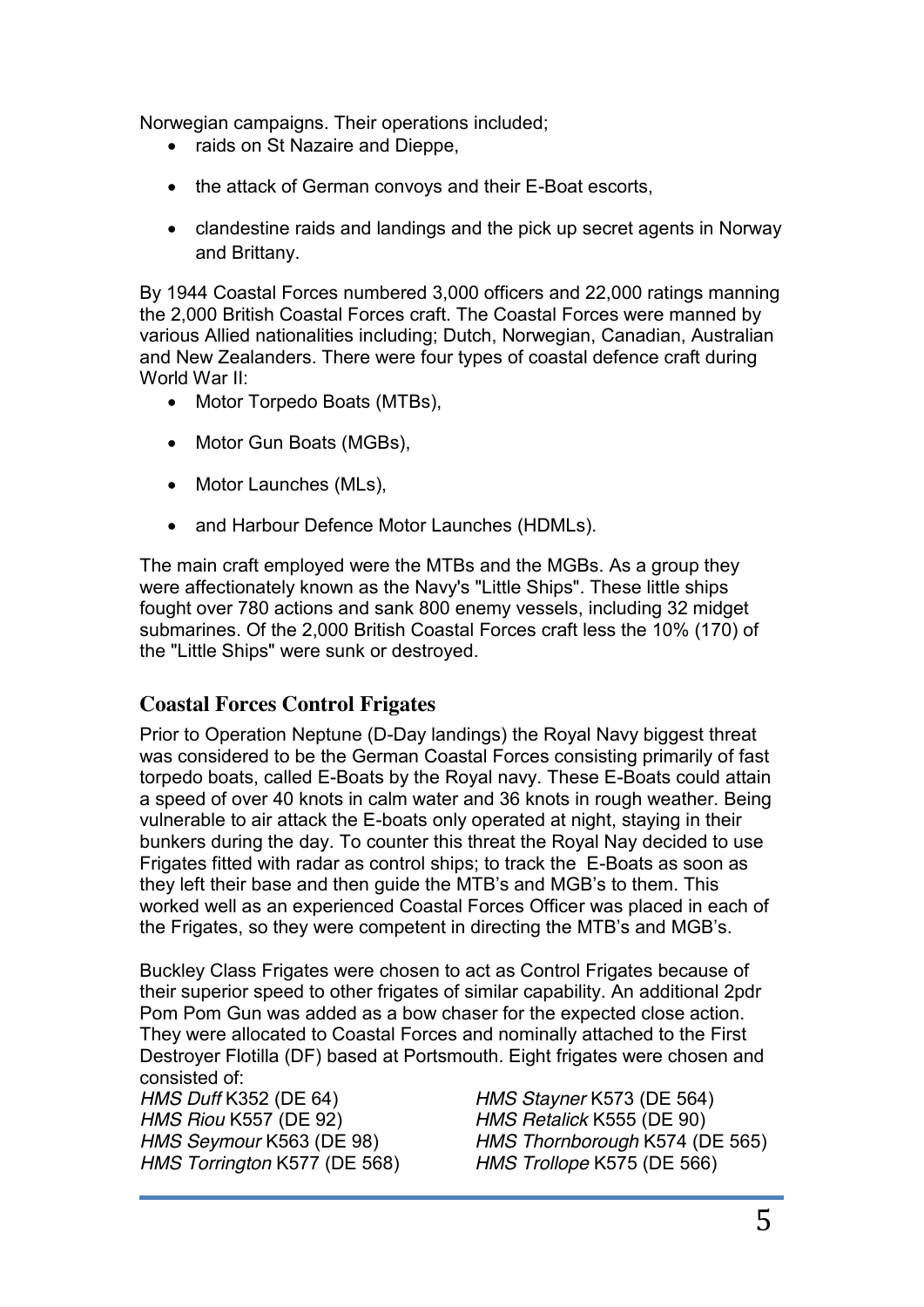#### **HMS Torrington (K577)**

*HMS Torrington* was a Captain-class frigate (Fig. 01). Originally constructed as a United States Navy Buckley class destroyer escort it was laid down (22 September, 1943) as the unnamed U.S. Navy destroyer escort DE-568 and built by Bethlehem-Hingham Shipyard, Inc. (Hingham, Massachusetts), being launched on 27, November 1943. The hull was then transferred to the United Kingdom upon completion on 18 January 1944 under the Lend Less agreement and commissioned into the Royal Navy as *HMS Torrington*. She served in the Royal from 1944 to 1946, returning to the U.S. Navy on 11 June, 1946 after a period in the reserve fleet in Londonderry.



Fig. 01 HMS Torrington off Dunoon, Scotland, in February 1944. (M<sup>c</sup>Elvogue).

#### **Service History**

*HMS Torrington* was commissioned into the Royal Navy under the command of Lieutenant Clement Francis Parker on 18 January, 1944. After a shakedown cruise to Casco Bay, Maine (USA) and Bermuda, she steamed to St. John's and Naval Station Argentia in Newfoundland. From here she proceeded to the UK arriving in British waters on 20 April, 1944. *HMS*  Torrington's primary role was to provide escort duty in the English Channel, North Sea, and North Atlantic Ocean, before transferring to Coastal Forces as a control frigate.

*HMS Torrington* started her patrols at the end of April 1944. Most of April and May were quite, there being only seven nights when the enemy put to sea. These excursions were mostly mine laying, and contact was avoided. The exception was the nght of 12/13th May when a large group of E-Boats attacked a convoy off Selsey Bill. They were driven off only to run into the patrol line of *HMS Stayner* and *HMS Trollope* and the French destroyer La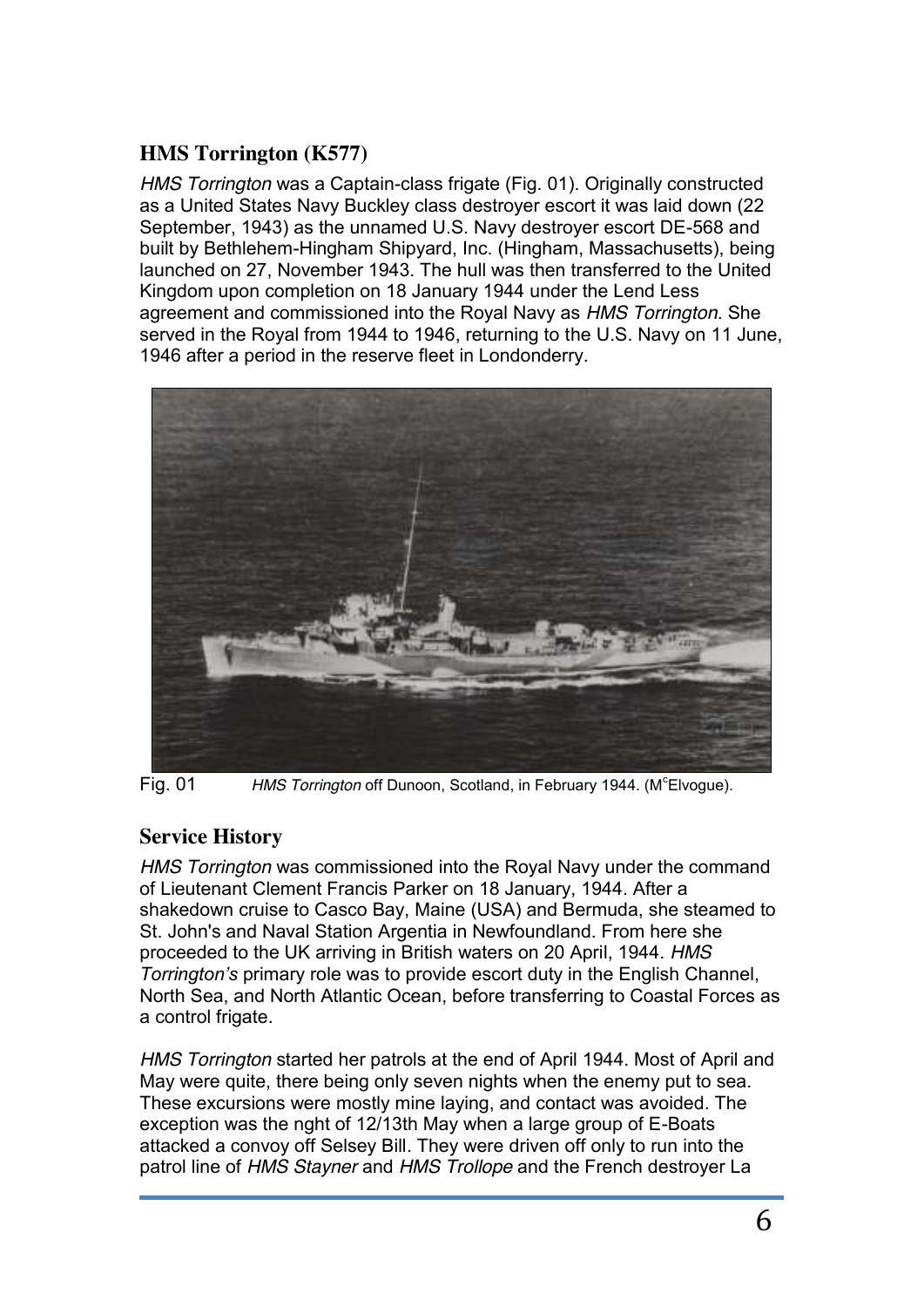Combattante. The German boats broke off the action after 10 minutes, and retired having had one E-Boat sunk and several others damaged to the cost one damaged MTB.

Prior to the D-Day landings (6th June, 1944) *HMS Torrington*, as part of the 1st Destroyer Flotilla, remained at Portsmouth. During the assault the 1st Destroyer Flotilla set out as part of the screening force for the eastern flank of the assault force. After the D-Day landings had taken place *HMS Torrington* saw combat on 21 July, 1944 when in the company of *HMS Melbreak* (L73). Both ships engaged a German destroyer and four E-boats off Cap d'Antifer, France. This ensured they did not disrupt the build-up of Allied supplies supporting the Normandy bridge head.

Due to the rapid advance of allied ground forces the E-Boats had to operate out of bases from Rotterdam and Ijmuiden, off the North Sea. By the 4th September, 1944 they had re-organised themselves, their main targets now being the convoys heading up the Scheldt Estuary to the captured port of Antwerp. In response to this the Coastal Forces Control Frigate's also relocated to the bases of the Nore Command, at Sheerness and Harwich. They now patrolled the area off the Kent and Suffolk coast.

*HMS Torrington's* patrol line was off the Goodwin Sands. On Christmas day the Asdic operator made a contact as she was anchoring for the crews Christmas lunch. After a successful depth charge attack two survivors appeared on the surface confirming a midget submarine (Neger) had been destroyed. On 22nd/ 23rd January, 1945 *HMS Torrington* was also successful in disposing of another Neger midget submarine. This was the start of combined E-boat and midget submarine attacks. The last recorded sinking of an E-Boat by the original Coastal Forces Control Frigate's was by *HMS Seymour* on the night of 1 March, 1945. After a swift and decisive action she sank S220 one of the new class of E-Boats. After this sinking it was left to the Seahundes to continue the attacks on allied shipping. It was during one of HMS Torrington's coastal patrols on 11th March, 1945 off Ramsgate that she sighted, intercepted, then sank *U5377* (Fig. 02). Then 2 days later on 13th, March 1945 Torrington sank a second Seehund off Dunkirk, France. As part of the Nore command *HMS Torrington* continued to patrol the area right up to the end of the war.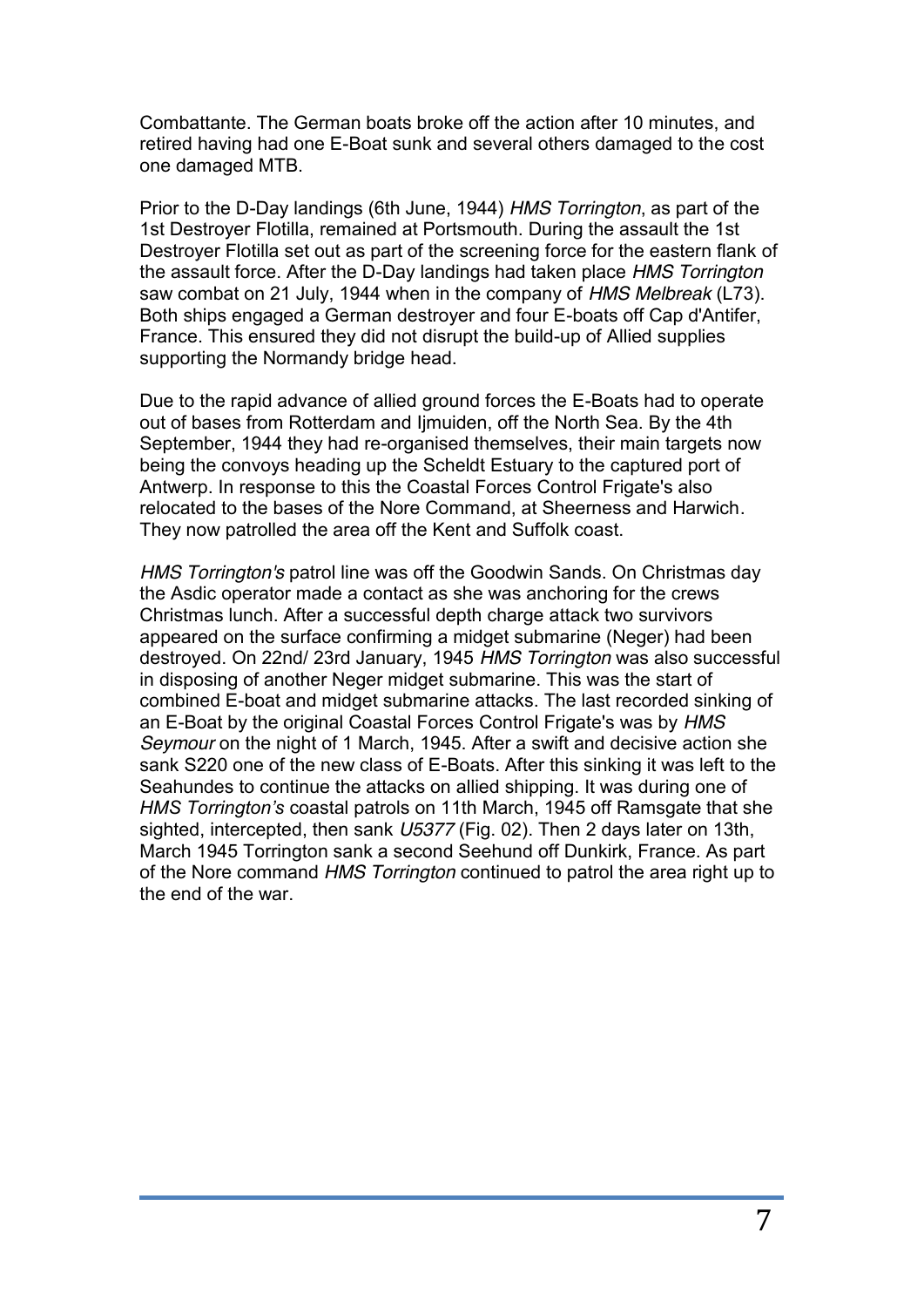

Fig. 02 *HMS Torringtons* report of the sinking of *U5377*.

### **Seahunde (Type XXVII)**

The Seahunde (also known as Type XXVII) was designed in 1944, and operated by a two man crew. These midget submarines were only used by the German Navy during the closing months of the war. Its origins lay in the recovery of the British X-craft (X6 and X7) in Kaafjord, Norway. They were lost during lost during Operation Source, the attempt to sink the battleship *Tirpitz*.

### **Type XXVIIA**

After an inspection of the 2 British boats Hauptamt Kriegschiffbau produced a design for a two-man submarine designated Type XXVIIA and named Hecht (Pike). The Pike, though designed to carry explosive charges to be laid beneath enemy ships, was smaller than the British X-craft and had dispensed with a dual diesel/electric propulsion system, relying instead on an electrical motor. As such it had a limited duration and was akin to the British Welman submarine. Up to 53 Hechts were constructed between May and August 1944, but none saw active service instead being used to train Seehund crews.

### **Type XXVIIB**

A variant of the Pike was the Type XXVIIB. This had a greater range having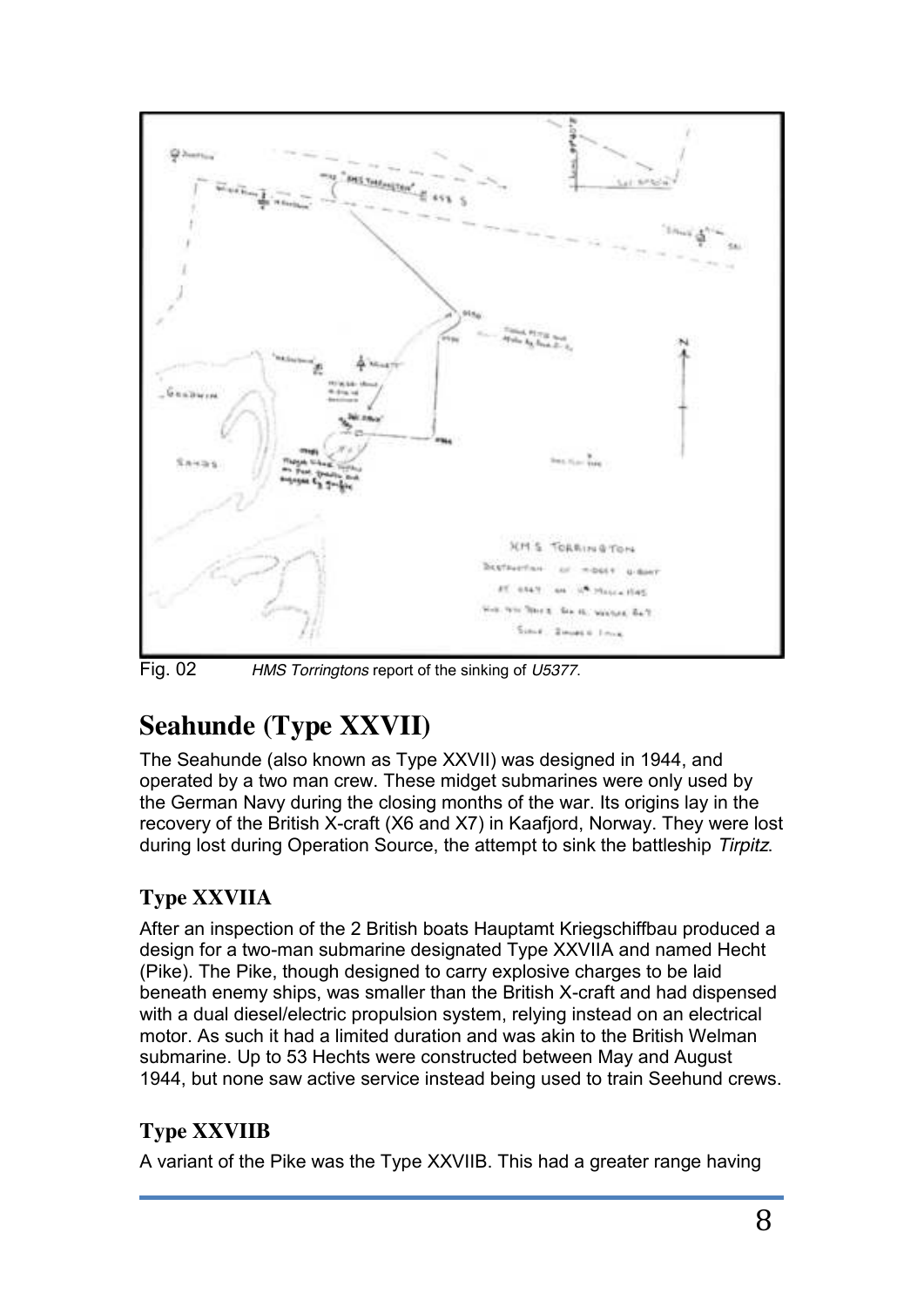diesel/electric propulsion and could carry two G7e torpedoes. Its design was completed at the end of June 1944 and varied from the Pikes by having; a better boat-shaped external casing for improved sea keeping while surfaced,

- saddle tanks for greater range,
- additional room inside the pressure hull,
- $\bullet$  batteries moved to the keel,
- two torpedoes slung externally in recesses in the lower hull.
- a 22 hp diesel engine for surface use,
- an estimated to give a surfaced speed of  $5.5$  kn (10.2 km/h;  $6.3$  mph),
- a 25 hp electric motor for submerged use,
- a submerged speed of  $6.9$  kn (12.8 km/h;  $7.9$  mph).

#### **Type XXVIIB5**

The final variant of the Type XXVII was to become known as the Seehunde ("Seal") or Type 127. This variant had in addition to the Type XXVIIB:

- a small raised platform midships.
- $\bullet$  air intake mast,
- magnetic compass,
- a fixed 10 m  $(33 ft)$  periscope,
- $\bullet$  a clear dome which could survive depths of 45 m (148 ft).

The submarine's fixed periscope incorporated lenses to allow the crew to check the sky for aircraft before surfacing. It was this variant that became known as the infamous Seehunde (Fig. 03).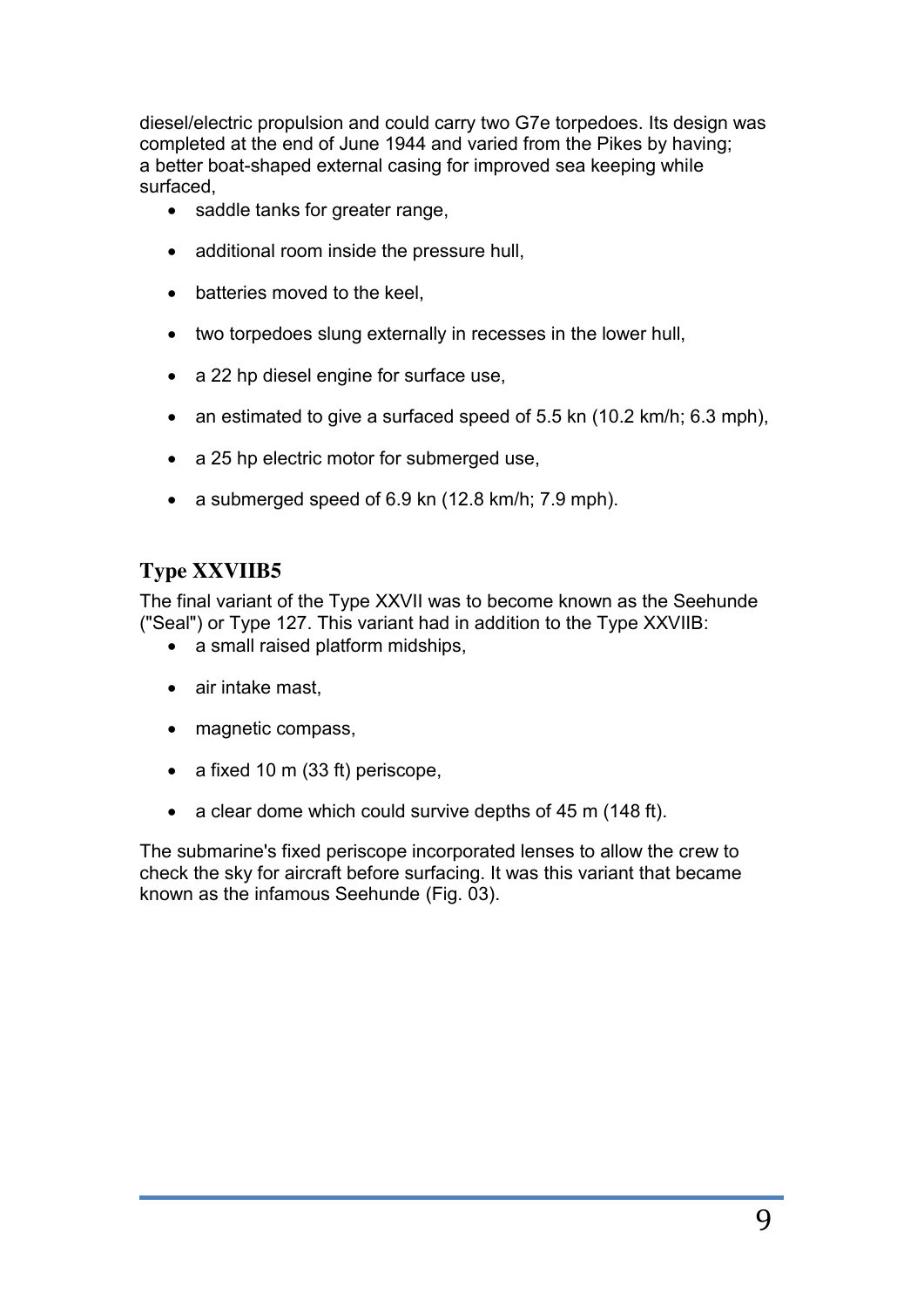

**Production of Type 127 Seahundes** 

The first contract for Seahunde construction was placed on 30 July 1944. A total of 1,000 boats were ordered, with production at Germaniawerft and Schichau-Werke. Other production centres included CRD-Monfalcone on the Adriatic and Klöckner-Humboldt-Deutz at Ulm. Shortages of raw material, labor and transport problems, and conflicting priorities in Germany's economy all combined to reduce Seehund production. In the end the final Seahunde production was carried out by Germaniawerft at Kiel (Fig. 03) using a facility which was no longer needed for the larger Type XXI or Type XXIII U-Boats. A total of 285 Seahundes were constructed and allocated numbers in the range U-5501 to U-6442. This was a mammoth task in the confines of war torn Germany as the allies streamed into occupied Europe and bombed the industrial heart land of Germany with impunity.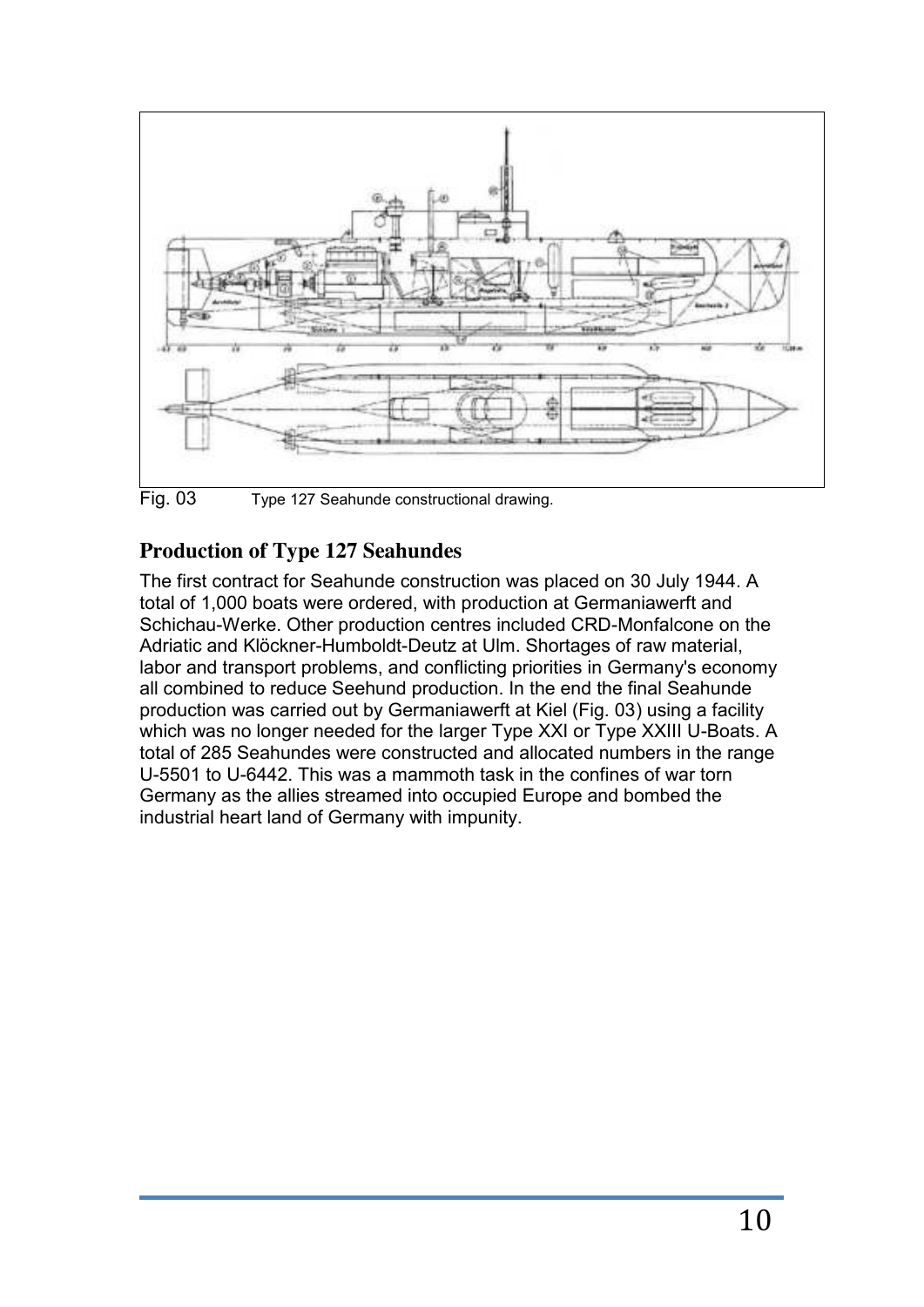

Fig. 03 A Seahunde in the Konrad bunker at Kiel, May 1945. (Mattes)

#### **Operational service**

Seahundes operated around the German coast of the North Sea and in the English Channel (Fig. 04). They could attack on the surface in turbulent weather, but had to be almost stationary for submerged attacks. From the January to April, 1945 Seahundes performed 142 sorties, during which they sank 8 ships for a total of 17,301 tons and damaged 3 ships for a total of 18,384 tons. A total of 35 Seahundes were lost in action.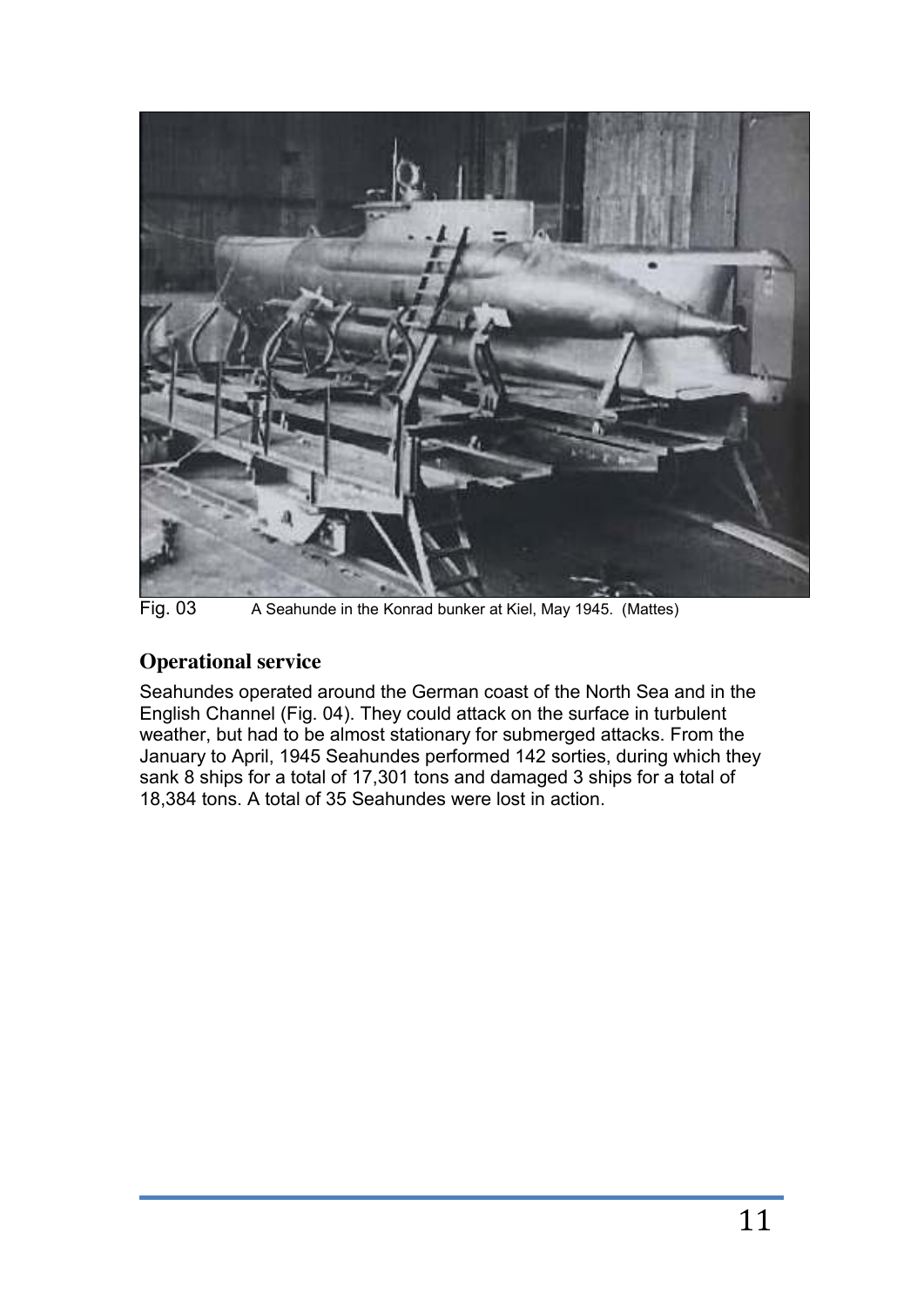

Fig. 04 Seahundes operational areas in the North Sea and English Channel (Mattes)

The area off the Goodwin Sands, being a chocking point at the eastern end of the English Channel, was a favourite area of operation for Seahundes, with Ramsgate the prime destination. This area was patrolled by *HMS Torrington*, still under the command of Lt. Clement Francis Parker. It was in the area of the Goodwins Light buoy that *U5377* was ordered to patrol and sink all allied shipping that it meet. This brought it within the patrol area of *HMS Torrington* who sighted, intercepted then sank *U5377* on 11th March 1945 (Fig.05)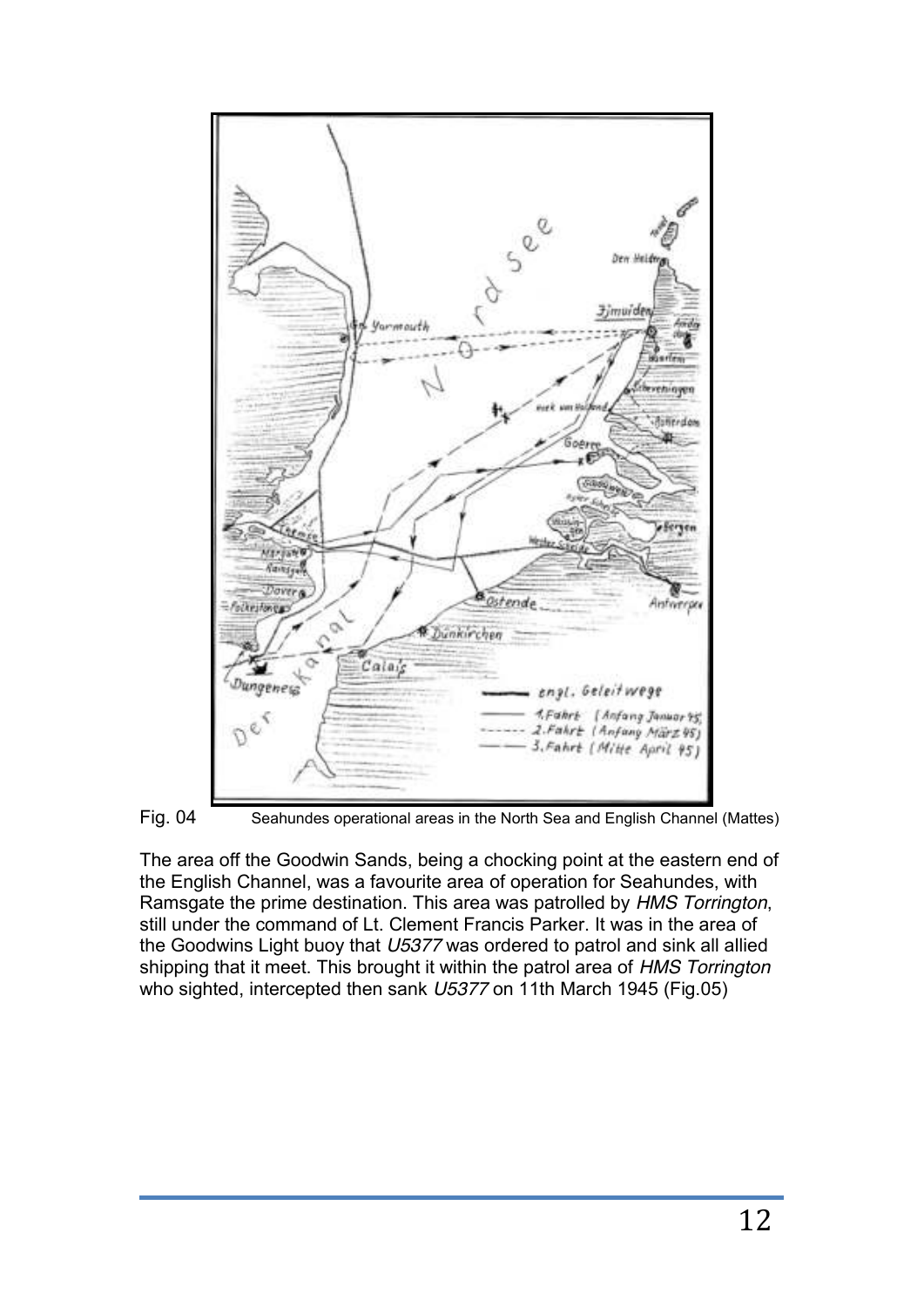

Fig. 05 *HMS Torrington* interception of *U5377* on 11th March 1945 (Mattes)

### **Project Aims**

#### *Project Aim*

To undertake an archaeological and biological survey of *U5377*.

#### *Project Aim Results*

Both archaeological survey and biological survey were achieved. The results are presented below.

### **Project Objectives**

### **Objective 1**

To undertake diver ground truthing of side scan sonar target to identify *U5377*.

#### *Objective 1 Results*

The diver ground truthing of the prime side scan sonar target and identification of *U5377* was achieved. In May 2012 *SeaDive* carried out a side scan survey of the locality of the known area of loss for *U5377*. Fortuitously *U5377* sits proud of the seabed and was the only obvious target sized side scan anomaly within the prime target area (Fig. 06). A couple of anomalies were noted around *U5377* and were added to the target list for identification.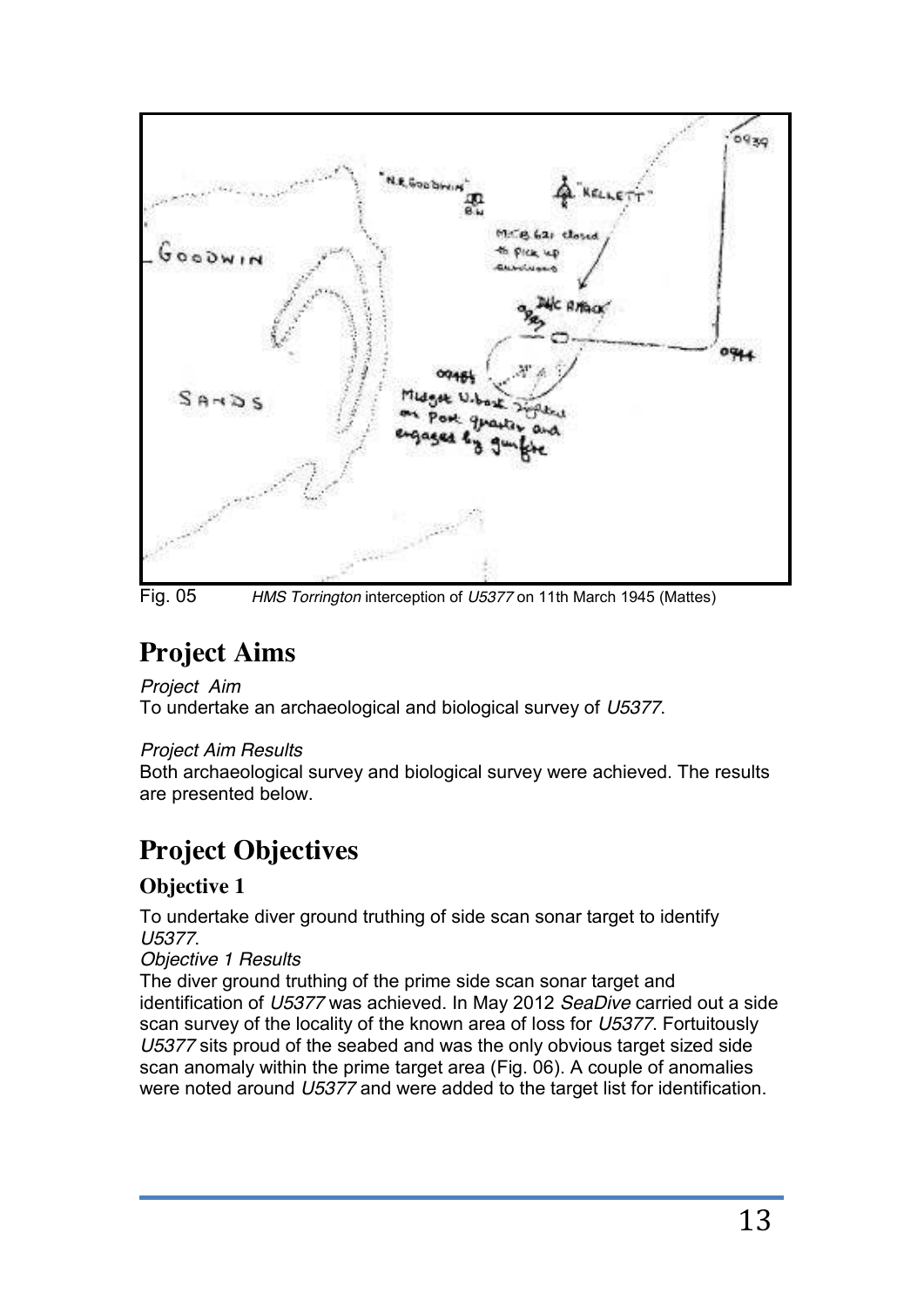

Fig. 06 SeaDive side scan survey of *U5377 highlighted by blue arrow.* (Peacock)

A dive plan was formulated to investigate the prime target and hopefully identify it as *U5377*. This required the location and recording of diagnostic features to confirm the side scan anomaly as *U5377*. These diagnostic features were listed in consultation with Klaus Mattes the leading world authority on Seahundes (see methodology section).

#### **Objective 2**

To record the exposed structure of *U5377* and the marine life closely associated with the wreck.

#### *Objective 2 Results*

Once *U5377* was found and identified the primary objective was to carry out an archaeological survey of it. This was done by a measured survey of *U5377* structure, the results of which were used to annotate a constructional drawing of a Type 127 Seahunde (Fig. 07). Digital stills and video accompanied the recording (see methodology).



Fig. 07 Annotated constructional drawing of a Type 127 Seahunde to show what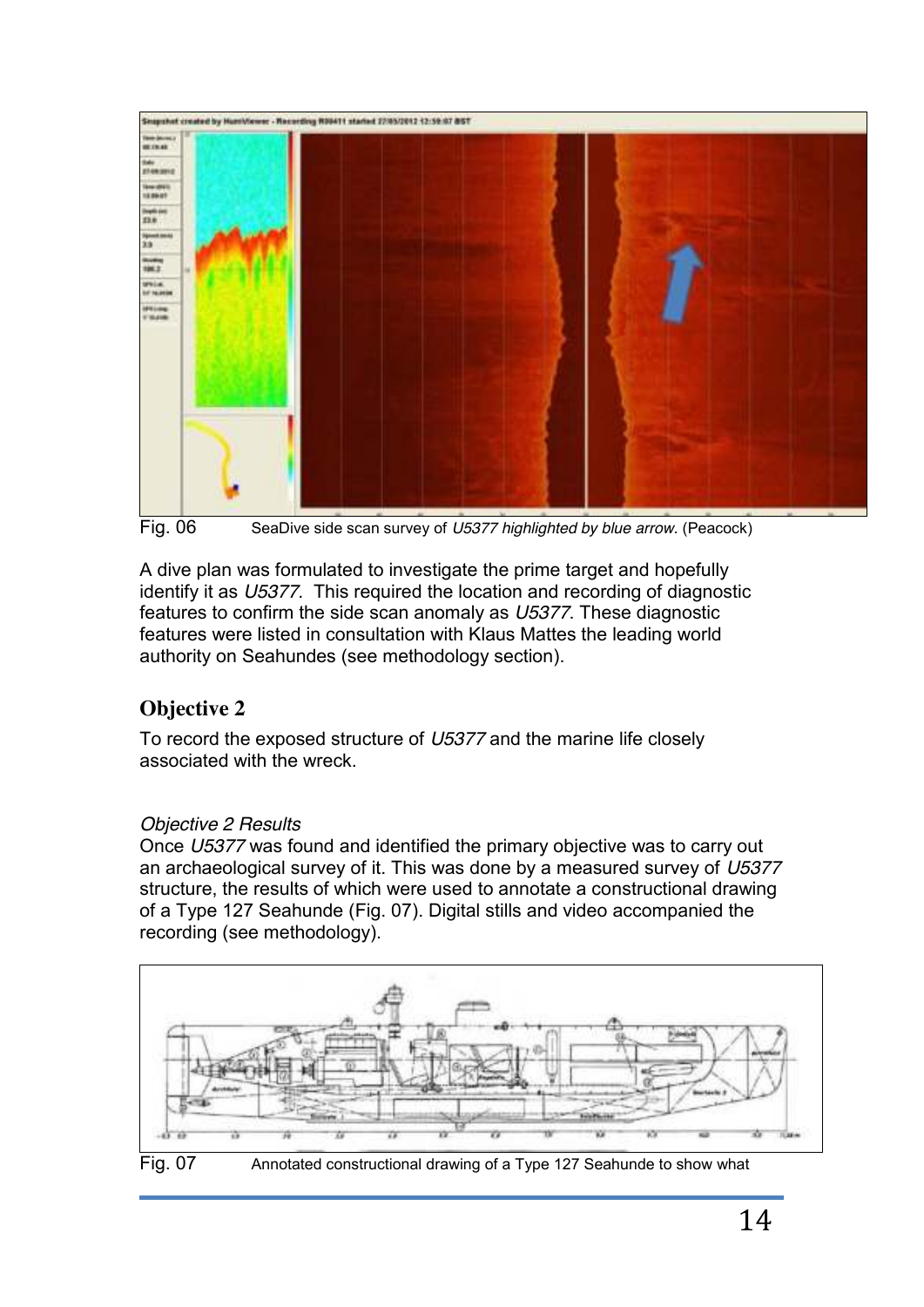#### remains of *U5377 (SeaDive)*.

#### *Condition report* (Fig. 08)

The hull of *U5377* is in relatively good condition considering its age underwater and the strong tides that run over it. The outer hull is still intact with no obvious breaches or holes, bar the opening of the nose seam. This is interpreted as damage caused when the Seahunde drove into the seabed upon sinking. The cowling that went around the conning tower, periscope, projector compass and air intake has all but disappeared along with the periscope and perspex hatch cover of the conning tower. At the stern the rudder assemblage is intact and consists of propeller cowling with iron propeller still inside. External fittings include the torpedo rails and firing mechanism and the 2 lifting eyes. The remains of the side mounted saddle fuel tanks have rotted away but their outlines can still be seen and on the starboard side one small tank is still *in situ*.



Fig. 08 Condition survey showing surviving elements of *U5377*.

#### *Biological survey*

The flora and fauna found on *U5377* was record on SeaSearch observation forms (Fig. 09). Transits 30 meters to the north, south, east and west of the site were also surveyed. These transits were laid to coincide with known side scan anomalies, which were also investigated. All observations were transferred to the Seasearch forms.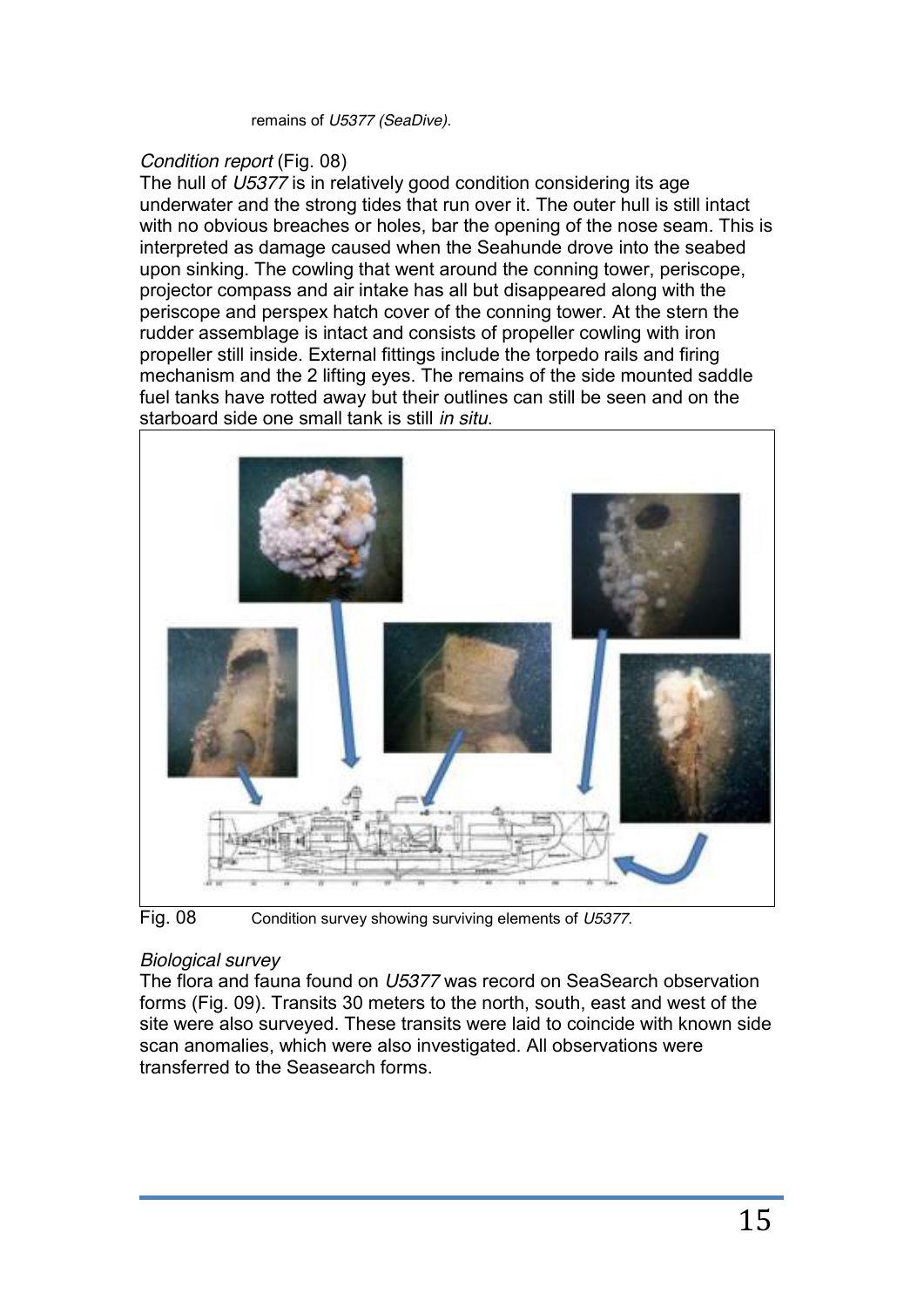| Facent artistics contentmining three doors<br>have not to see that the continue the fifting for each to the fact that the<br>the residence of the previous control and a single profit to the products.<br>ha dente trescito la condidat de la Contable estilicitate della disconne<br>excessed www.communication interest into hospital agreements<br>a service. If you can be also not a state parties between plans presents. This harmers, and<br>president and how seems a superior of the market statistics would allow interesting<br>Motives a long titled at this except and distributions dependently to a distribution of the | Roma 4-ing<br>the manager of 1<br>Seassarch<br>Observation Form                                                                                                                                                                                                                                                                                                                                                                         |  |
|------------------------------------------------------------------------------------------------------------------------------------------------------------------------------------------------------------------------------------------------------------------------------------------------------------------------------------------------------------------------------------------------------------------------------------------------------------------------------------------------------------------------------------------------------------------------------------------------------------------------------------------|-----------------------------------------------------------------------------------------------------------------------------------------------------------------------------------------------------------------------------------------------------------------------------------------------------------------------------------------------------------------------------------------------------------------------------------------|--|
| allo del reliminazione della de-<br>to Terrorate are tra-<br>solicents to:<br><b>COLOR</b>                                                                                                                                                                                                                                                                                                                                                                                                                                                                                                                                               | The door data technical country of collective editor from stay " select data distance of<br>also the analysis trained bits and away Please may be present open.<br>polacer management after no co. The statements as interested data with the submitted more<br>homestage strates dealers a basic country to participate to convert from the CCCC.<br>Please associate like interesting assessor of a worst star and BUDOR<br>LAPPERLY. |  |
| ¥<br>Texassion<br>Marina Canagenation Sacrary<br>Unite 3. Water Businessex Park<br>Anna Hand<br>Reserved West                                                                                                                                                                                                                                                                                                                                                                                                                                                                                                                            | to Milder Wallfilms<br>ANNO EAST GLARE THREEWAY<br><b>SCIUTANTIAN PAIDIN</b><br>Particular T. Will T.<br><b>TAHRT</b><br><b>WALLOWER GETAILLY</b><br>THE CATGLERY TILL ANNULLY<br>Rosen Rose, MARTINER                                                                                                                                                                                                                                  |  |
| Flama kan a sinoa.<br>HRIF IABL                                                                                                                                                                                                                                                                                                                                                                                                                                                                                                                                                                                                          | Rosselling 27:179 / 13<br>for firm Salue MAGrefa<br>Basical and service<br>To cancer                                                                                                                                                                                                                                                                                                                                                    |  |
| easea<br>promise a skall kanapite in calling and                                                                                                                                                                                                                                                                                                                                                                                                                                                                                                                                                                                         | Welchman at any of 27 Q in<br>resolution of Char Channel His<br>E meis byl<br><b>Auchangement</b><br><b>VERST</b><br>100 potential (1987), in-<br>- 15 Ko Rose<br><b><i><u><i><u>Antaniment</u></i></u></i></b><br>Wall.                                                                                                                                                                                                                |  |
| Reserves in a gent primer, rationization up are Minor Convertised. Toward now.<br>standing of the Master Laws: Mann English, Educational Equation of Mini-<br>Some Rayon Hottag, Romery Steel Summarie Agrica, Say Notes<br>come and Contribute Trainminist Record Wales Boston Commerce (Real PR<br>has had as has been tracted common plans to many botto for bar-<br>ica. Sorban Benitian, but Honorowi Steine and the Monte Britanline.                                                                                                                                                                                              | <b>Mark Angel</b><br>Fisherman and<br>SPE Team UT New Westminstown and<br>Bondard and the<br>Britainers correspond to 157 a received in Co.<br><b>SETS ARTIST</b>                                                                                                                                                                                                                                                                       |  |

Fig. 09 SeaSearch observation form.

The results of the biological survey of the site of *U5377* proved it to be an oasis in a barren seascape. The structure of *U5377* was covered in an abundance of sea life. The side of *U5377*, which was side onto the tidal flow was covered in a hard encrustation, most probably due to the rusting of the hull. This rough surface layer upon close inspection seemed to collect light silt and had layers of common mussels in clumps throughout (Fig. 10). Velvet crabs appeared to graze over this layer during slack waters.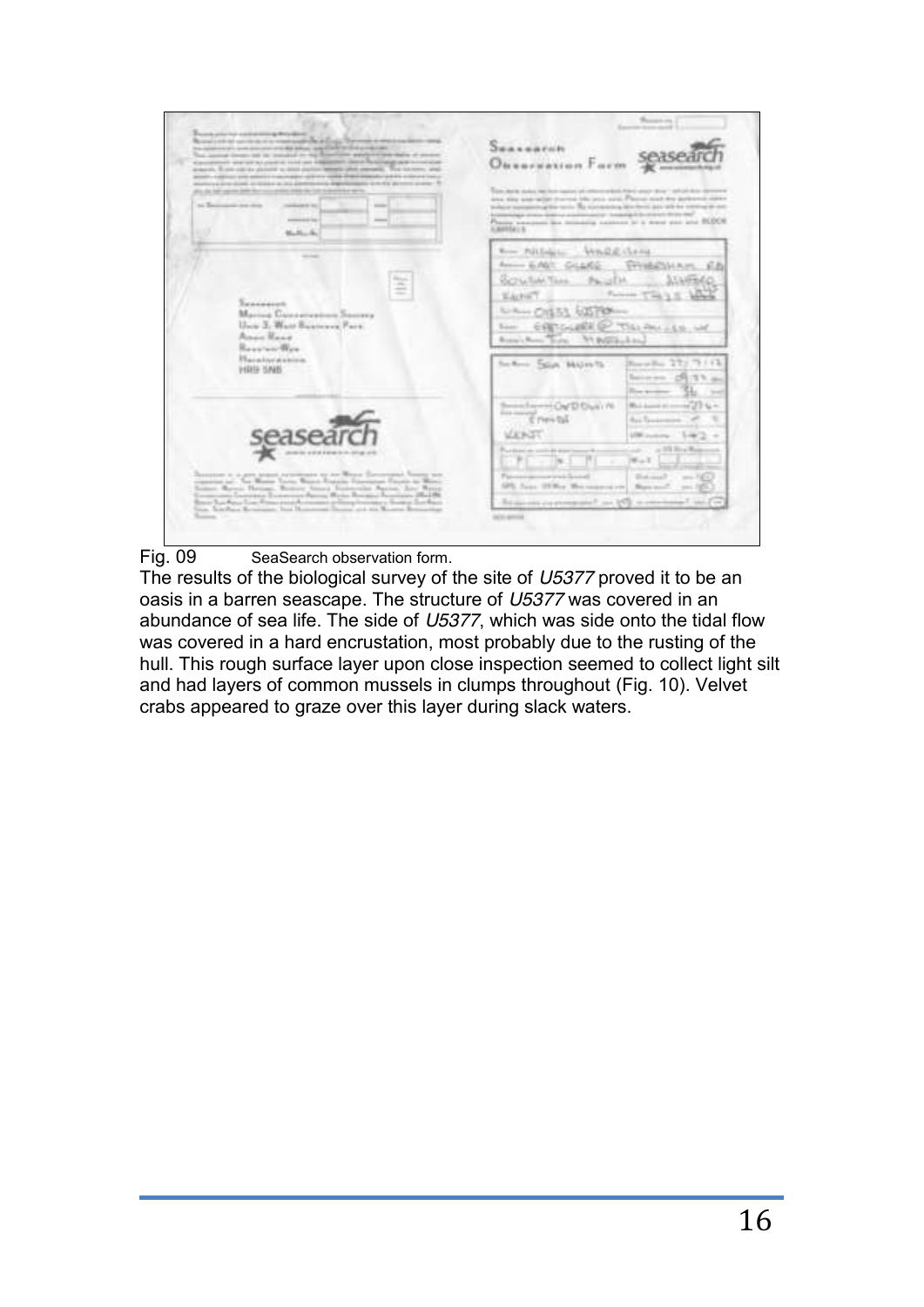

Fig. 10 Lobster and barnacles on *U5337* (Peacock).

The hull of the *U5377* was festooned with white dead man's fingers, gooseberry sea squirts, as well as white and red plum anemones intermingle with yellow sponges (Fig. 11). As noted above the top of the conning tower was missing, therefore the inside of *U5377* had silted up. However, harboured in here and within the propeller shroud were lobsters, and a number of edible brown crabs, and common brown prawns. A few squat lobsters were also noted in the remains of the fin cowling, and a large lobster was noted in the actual hull.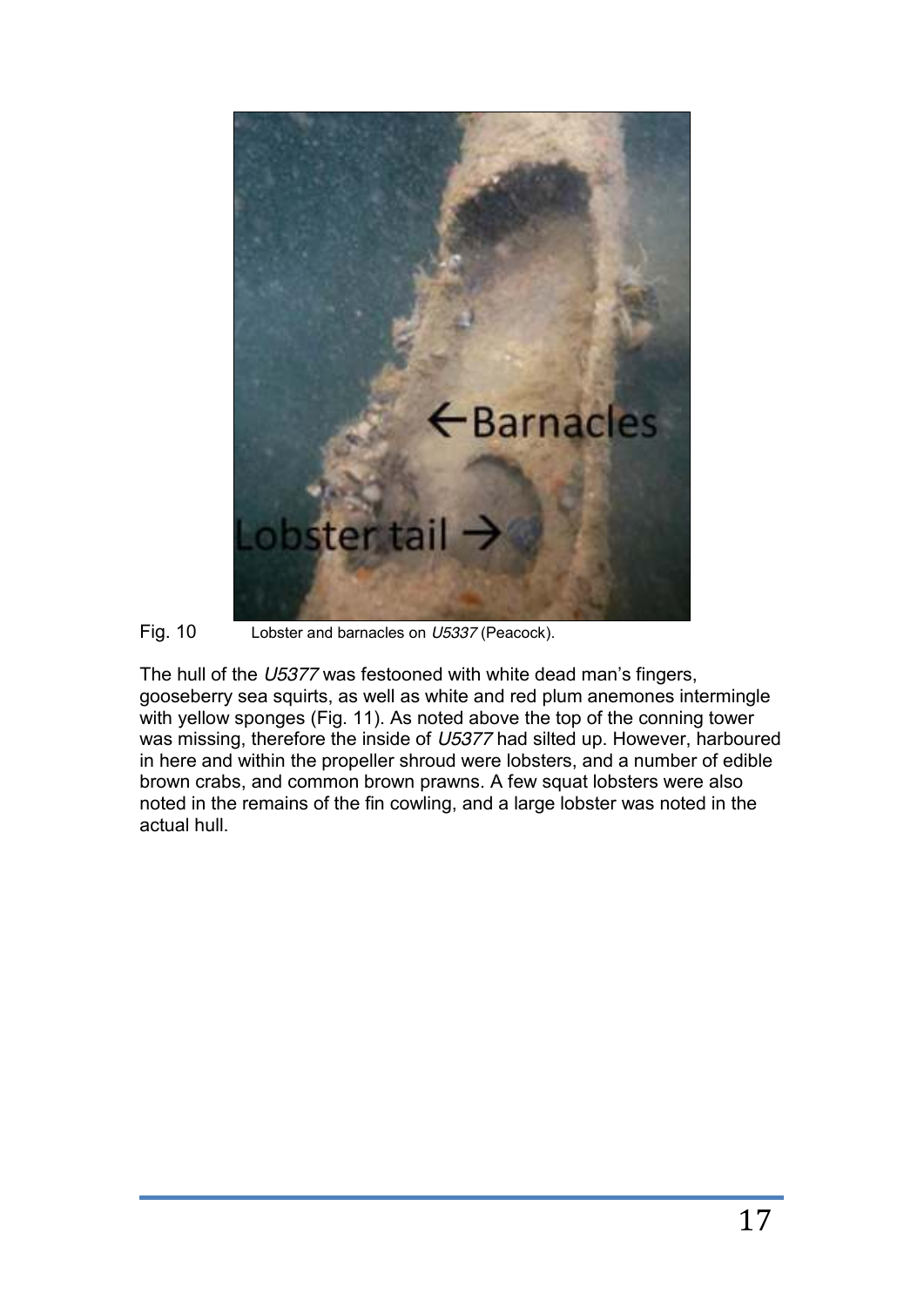

Fig. 11 *U5377*'s intake mast was festooned with spectacular marine Flora. (Peacock) Around *U5377* is a scour pit at least 3 metres deeper than the surrounding seabed. In here were noted lighter silts, which have fallen out of suspension in the lee of hull. The fauna in here included velvet crabs, common hermit crabs, a few common starfish and a single lesser spotted dogfish.

Immediately as you swim away from *U5377* the flora and fauna disappears. The seabed is a chalk bed rock, with heavy gravel overlain with sand waves and interspersed with large flint nodules. It is barren from the bottom of the scour pit to the seabed. No recognisable flora or fauna bar a few tube worms were noted.

#### **Objective 3**

To contribute knowledge of the site through the production of a field report. Objective 3 Results

This report constitutes the 2012 archaeological field report on the site investigation of *U5377*. This will be added to next seasons (2013) data from the site visit to *U5377* and will then be submitted to English Heritage and the National Monuments Record. All biological survey reports have been submitted direct to SeaSearch by the divers who filled them in. An abridge version of the archaeological report and biological investigation *of U5377* is displayed as a website at www.Seahund.co.uk. Edited video is presented on YouTube and personal Facebook sites of key personnel.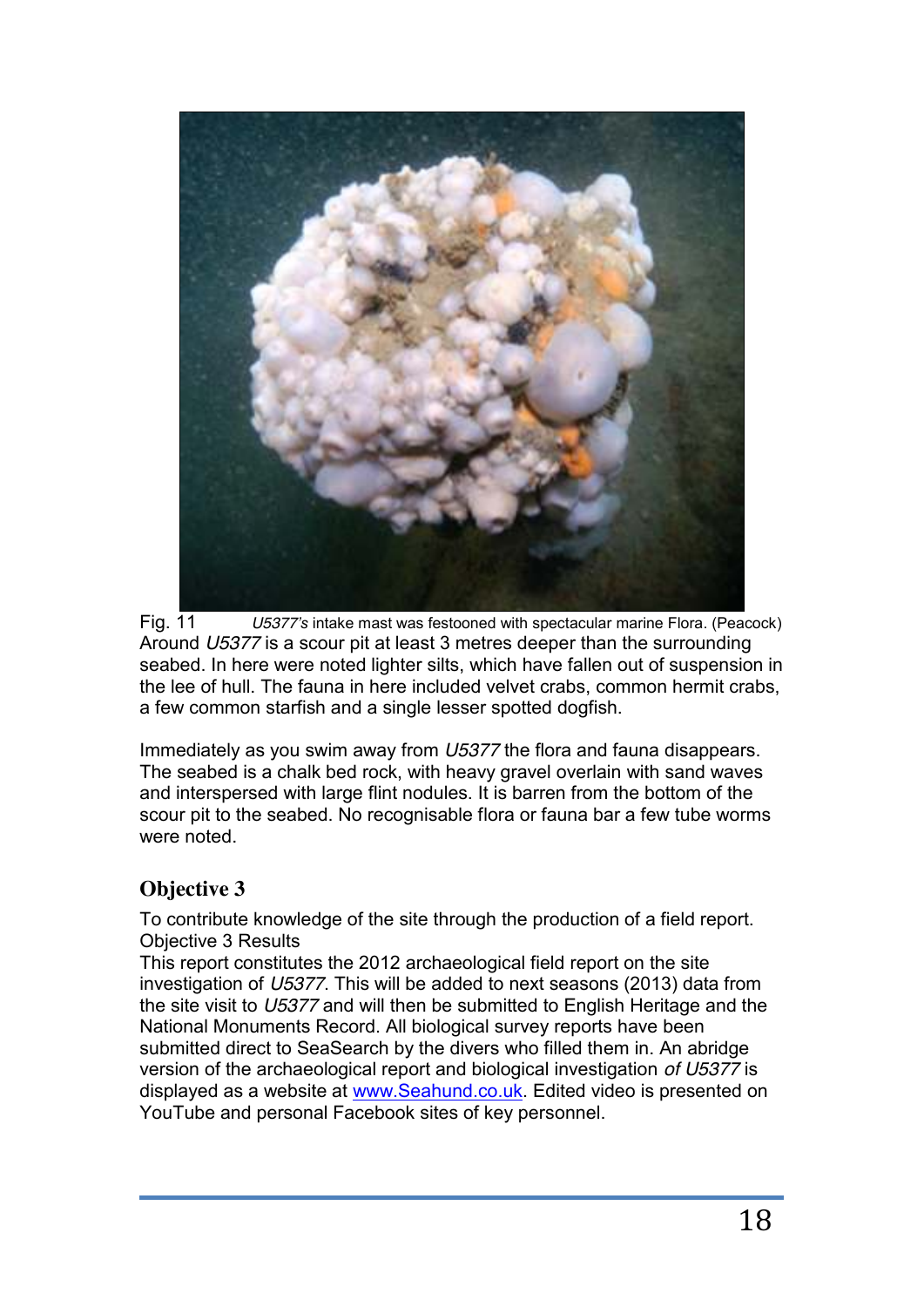### **METHODOLOGIES**

#### **Survey Methodology**

#### *Last Know Position of U5377*

On the 11 March, 1945 *HMS Torrington* oversaw the engagement of a Seahunde in the vicinity of the Goodwin Sands. This was later identified as *U5377*. *HMS Torrington* engaged and sank the Seahunde *U5377* at 09.48:30. The crew abandoned the Seahunde and were recovered by *HMS Torrington* and landed ashore at Ramsgate. The reported position of the Seahunde is given in HMS Torrington's reports. The noted position of U5377's sinking was transferred to a modern day chart and an area 0.5 miles square around this spot was considered the prime target area. This area is located off the north eastern part of the Goodwin Sands as the northern mouth of the area called Kellets Gut. This area was to be searched first. If *U5377* was not found within this area then the search area would be made larger towards the North Goodwins buoy and just south of Kellets Gut (see Fig. 12)





#### **Search Methodology**

A hull mounted side scan sonar was used to carry out a box search of the prime target area. From the read out of this side scan sonar a number of anomalies fitting the known size of a Seahunde would then be selected for diving to see if they were *U5377*. A single anomaly which was the correct length and looked like a submarine and was surveyed within the prime location of *U5377* sinking was considered to be *U5377* (Fig. 13).

The area to be searched has a charted depth of between 17 and 27 meters. The expected average maximum depth within the survey area on neap tides is 24 meters, and for the estimated position of the Seahunde of 24m. This meant all divers had to be Dive leaders or Advanced divers to be part of Operation Seahunde.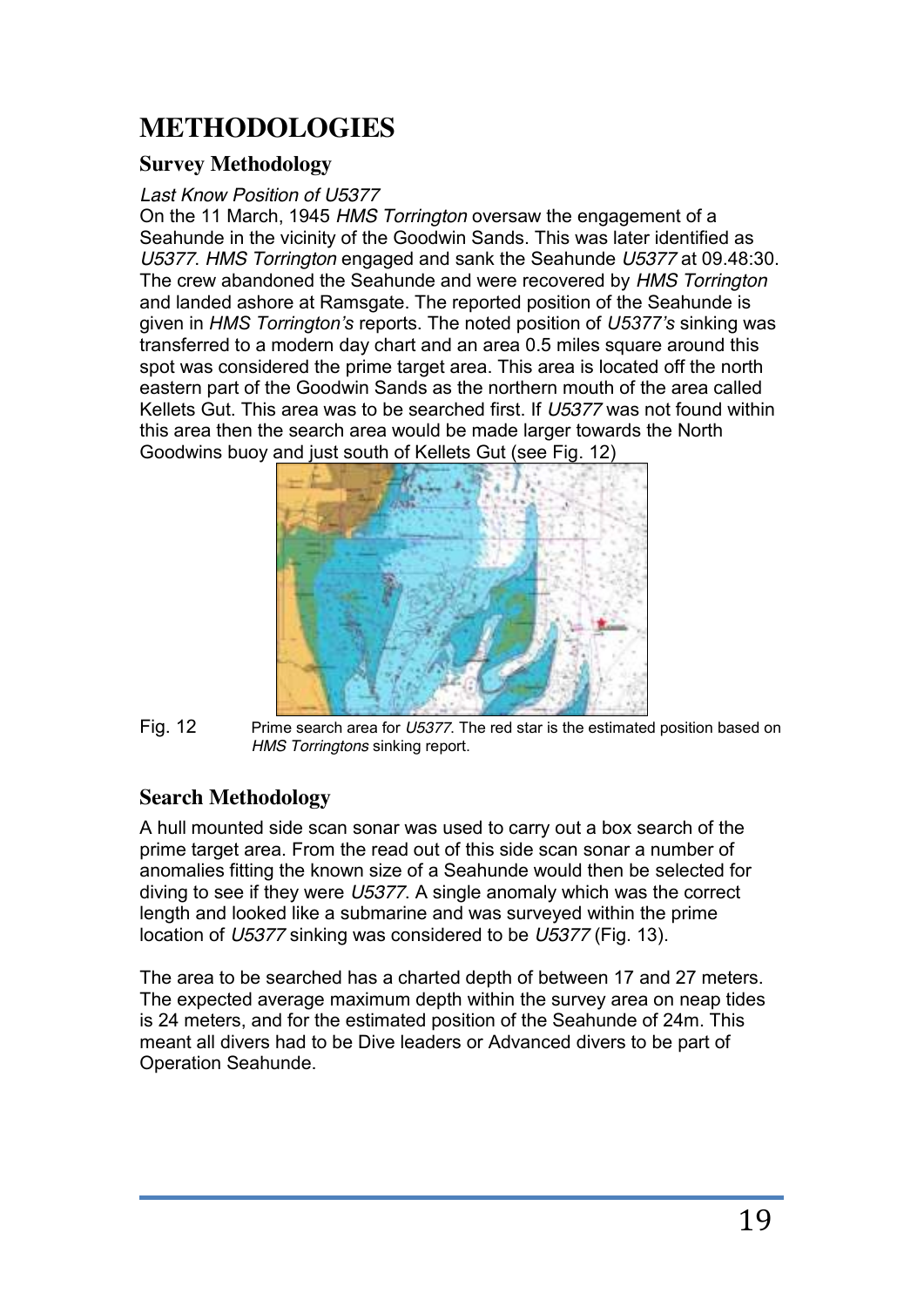

Fig 13 Sidescan sonar image of *U5377*. (Peacock)

#### **Diving Methodology**

#### *Seabed Typography*

The general seabed typography consists of a chalk seabed covered by flints and gravel overlain by large track of sand waves up to 1 meter in height. Larger sand waves up to 2 metres in height are known to track across the area.

#### *Tidal Conditions*

The tidal conditions consist of strong tidal currents during spring tides which back off to over 2 hours diving time either side of slack on neaps. The project diving times were scheduled only for neap tides due to neaps giving longer diving times and shallower maximum depths.

#### **Diving Management**

All diving was organised and managed by SEADive as part of The British Sub-Aqua Jubilee Trust sponsorship. Prior to commencement of any diving operations all divers were required to produce proof of;

- $\bullet$  their diving qualifications,
- medical fitness to dive,
- cylinders in date and regulators working,
- evidence of third party insurance.

All diving on Project Seahunde was undertaken using open circuit scuba equipment with the exception of one team member who dived using a closed circuit re-breather. All dives were carried out in buddy pairs with each buddy pair given a recoding task. The rules and regulations of their certifying organisations were followed by all divers.

Prior to leaving Ramsgate harbour the local coastguard were informed of the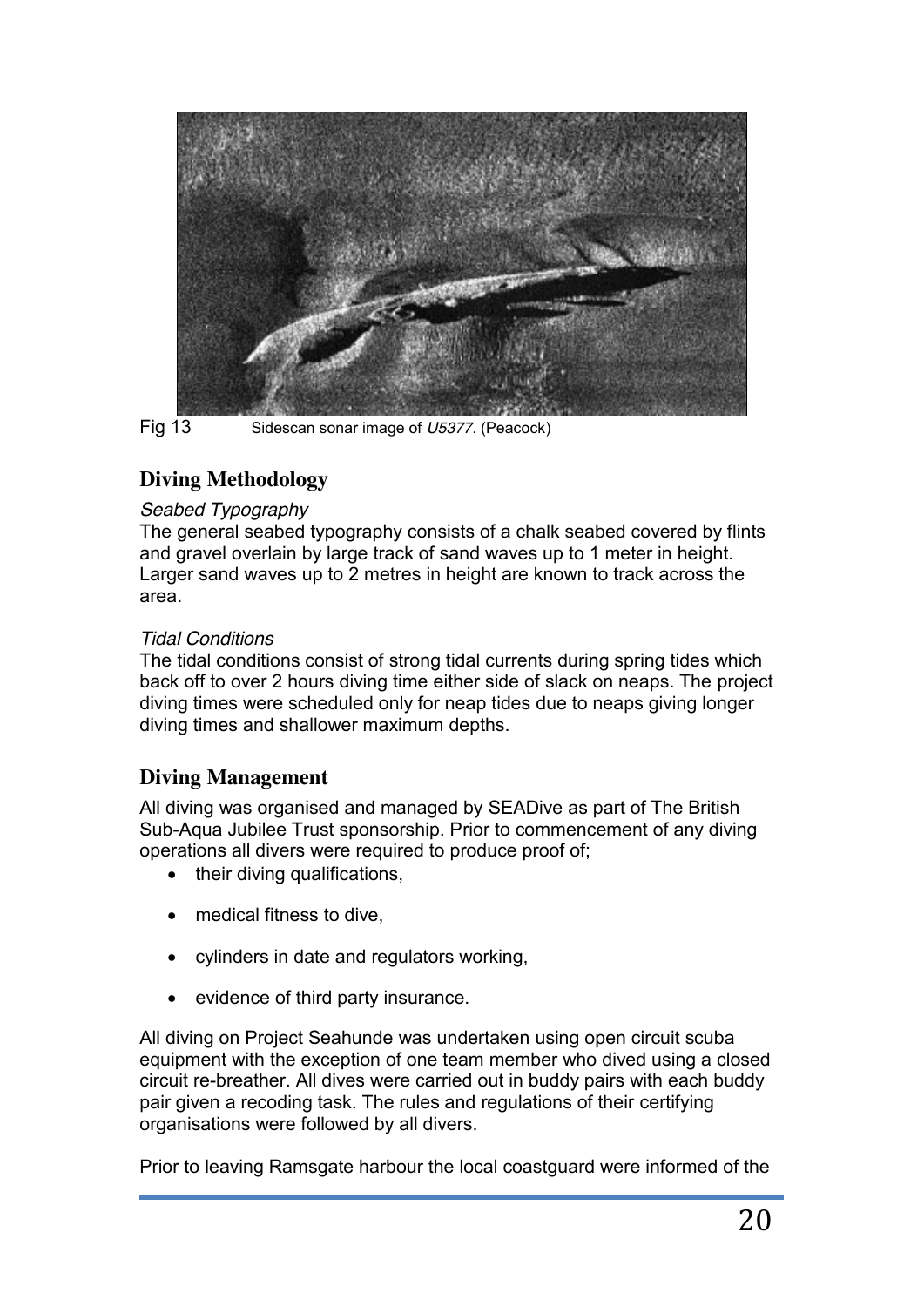diving operations. Prior to each dive the project team were briefed on:

- $\bullet$  the dive plan,
- current and forecast weather conditions,
- current and forecast tidal conditions,
- boat and diving procedures (entering and exiting water).
- survey and recording methods,
- individual recording tasks,
- any health and safety issues.

Once at the site a buoyed shot was deployed just off the site for the divers to descend. Due to the local variations in tidal prediction for the area of diving the shot was designed with a series of small buoys on it. At least 3 of these had to be on the surface to ensure safe diving operations. Prior to the commencement of diving operations the international code flag Alpha was deployed. This was kept flying throughout all diving operations.

Once the 3 buoys were on the surface then the divers could commence their dive. The divers were paired up and stood at the back of the vessel whist it motored to the shot. Once above tide of the shot the divers entered the water and drifted down stream to the shot. Upon giving an "OK" signal they would descend to the seabed. When the divers reached bottom they clipped onto the bottom of the shot and reeled out to the *U5377*. This method ensured that divers could always return safely to the shot, then to the surface to be picked up by the dive vessel (Fig. 14). After their safe recovery all divers were then debriefed.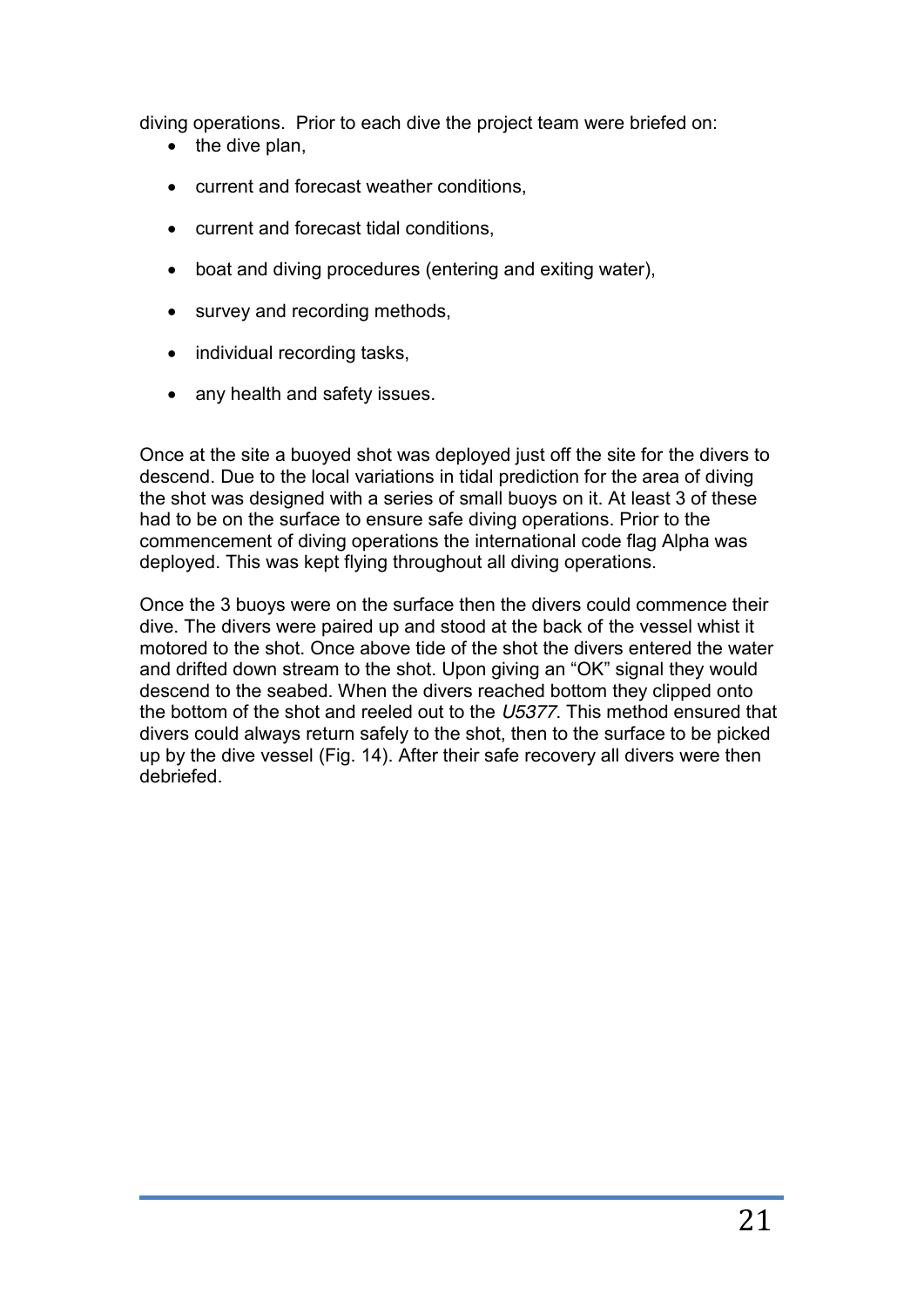

Fig. 14 Divers being recovered aboard after a safe dive. (Mattes)

All diving operations were carried out from the privately owned and previously MCA coded diving support vessel *Tusker II* (Fig. 15). The capacity of the boat is 12 divers and it proved to have excellent facilities for undertaking archaeological and biological projects including;

- $\bullet$  Open rear deck,
- Dive ladder
- 1 ton winch
- 1 ton crane for diver recovery if required
- **Toilet**
- Galley for cooking and hot drinks provision
- 02 if required.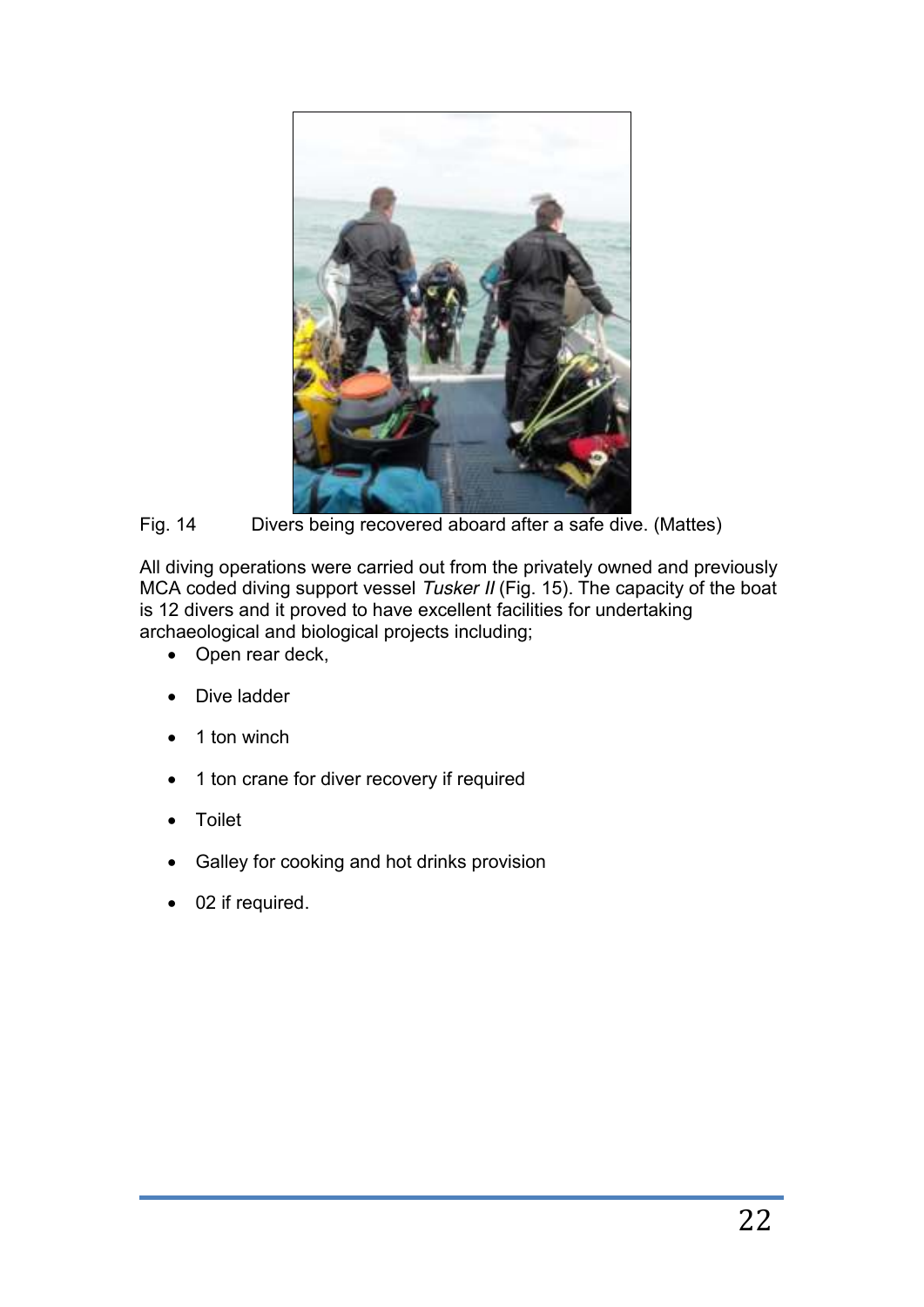

Fig. 15 Tusker II used for all diving and surveying. (Peacock).

#### **Number of Dives**

A total of 23 dives conducted by 12 different divers were carried out during Operation Seahunde. The average dive time was 36 minutes ranging from 25 minutes to 45 minutes bottom time. All dives included decompression for safety. Total dive time was 828 minutes which equates to 13.8 hours on *U5377*. Only 2 dives were aborted due to bad weather. The key project divers are listed below.

| <b>Name</b>           | <b>Dive Qualification</b>   |  |  |
|-----------------------|-----------------------------|--|--|
| Douglas McElvogue     | <b>BSAC Advanced Diver</b>  |  |  |
| <b>Robert Peacock</b> | BSAC Advanced Diver,        |  |  |
|                       | Open Water Instructor       |  |  |
| <b>Peter Pashley</b>  | <b>BSAC Dive Leader</b>     |  |  |
| <b>Nigel Harrison</b> | <b>BSAC Dive Leader</b>     |  |  |
| <b>Keith Clark</b>    | BSAC Advanced Diver,        |  |  |
|                       | Open Water Instructor       |  |  |
| Innes McCartney       | <b>CCR</b> and Trimix Diver |  |  |
| <b>Klaus Mattes</b>   | Project Historian (Non-     |  |  |
|                       | diver)                      |  |  |

#### **Recording Methodology**

The archaeological recording methodology included direct measurements of hull features from the either stern or bow to the feature being recorded. These direct measurements and sketches were then used to annotate a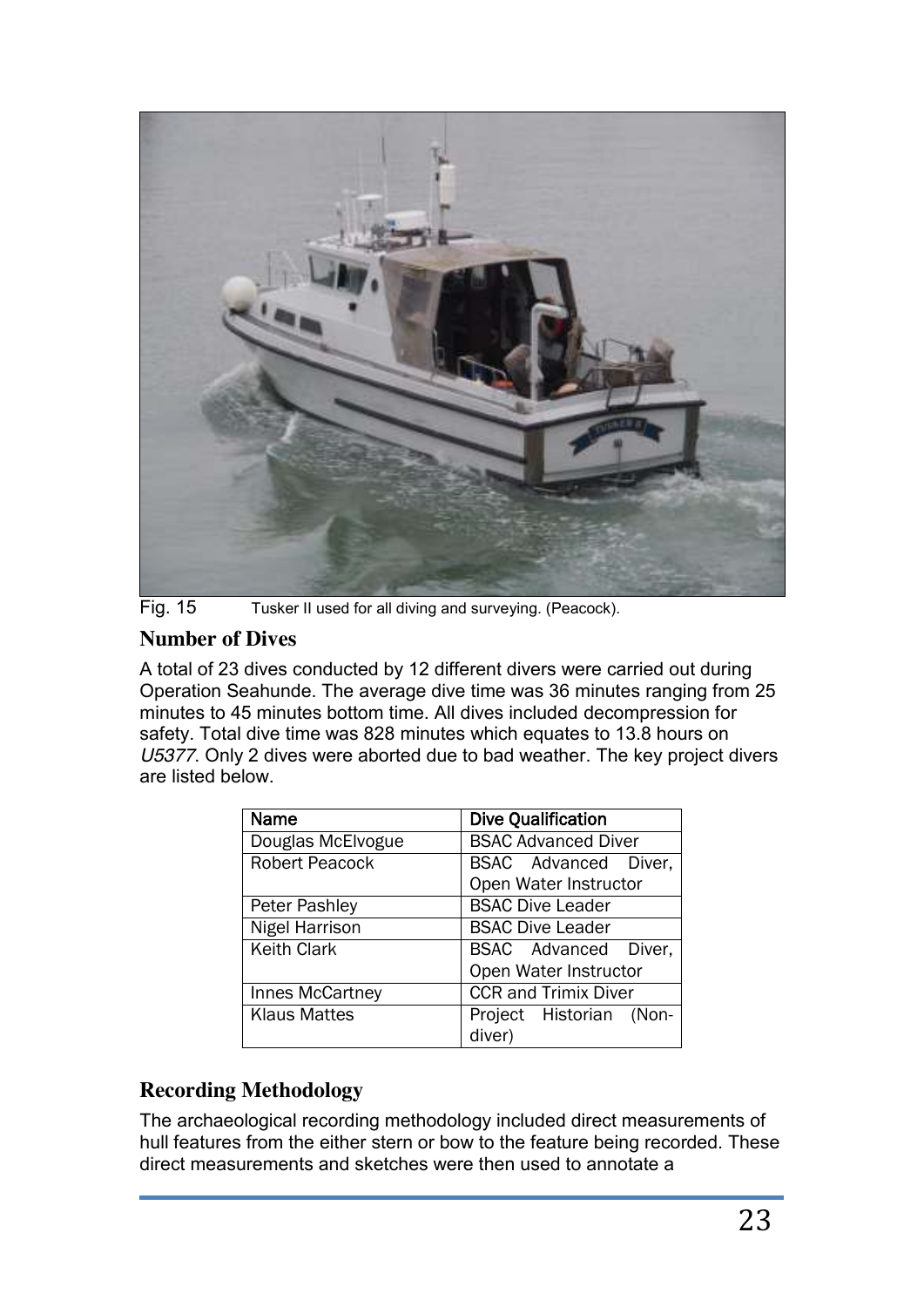constructional drawing of a Type 127.

Digital stills were taken of all important constructional features. These included where possible some form of scale. On the 2 good days where visibility coincided with slack water then a digital video was done. This started from the stern and progressed forwards to the bow then returned to the stern again.



Fig. 16 Diver recording diagnostic features or evidence for them on U5377. (M<sup>c</sup>Elvogue)

#### **Diagnostic Features**

The team of Operation Seahunde were fortunate to have the assistance of the world leading authority on Seahundes, Mr Klaus Mattes. Mr Robert Peacock corresponded with Klaus prior to the commencement of Operation Seahunde to tell him of our endeavours (Fig. 17). As a Seahunde enthusiast Klaus not only gave freely the research used for this report but also highlighted the features needed to be found to prove the side scan sonar image was *U5377* beyond any doubt. These diagnostic features were:

- $\bullet$  Length overall
- Height of body of Seahunde
- a small raised platform midships,
- $\bullet$  air intake mast.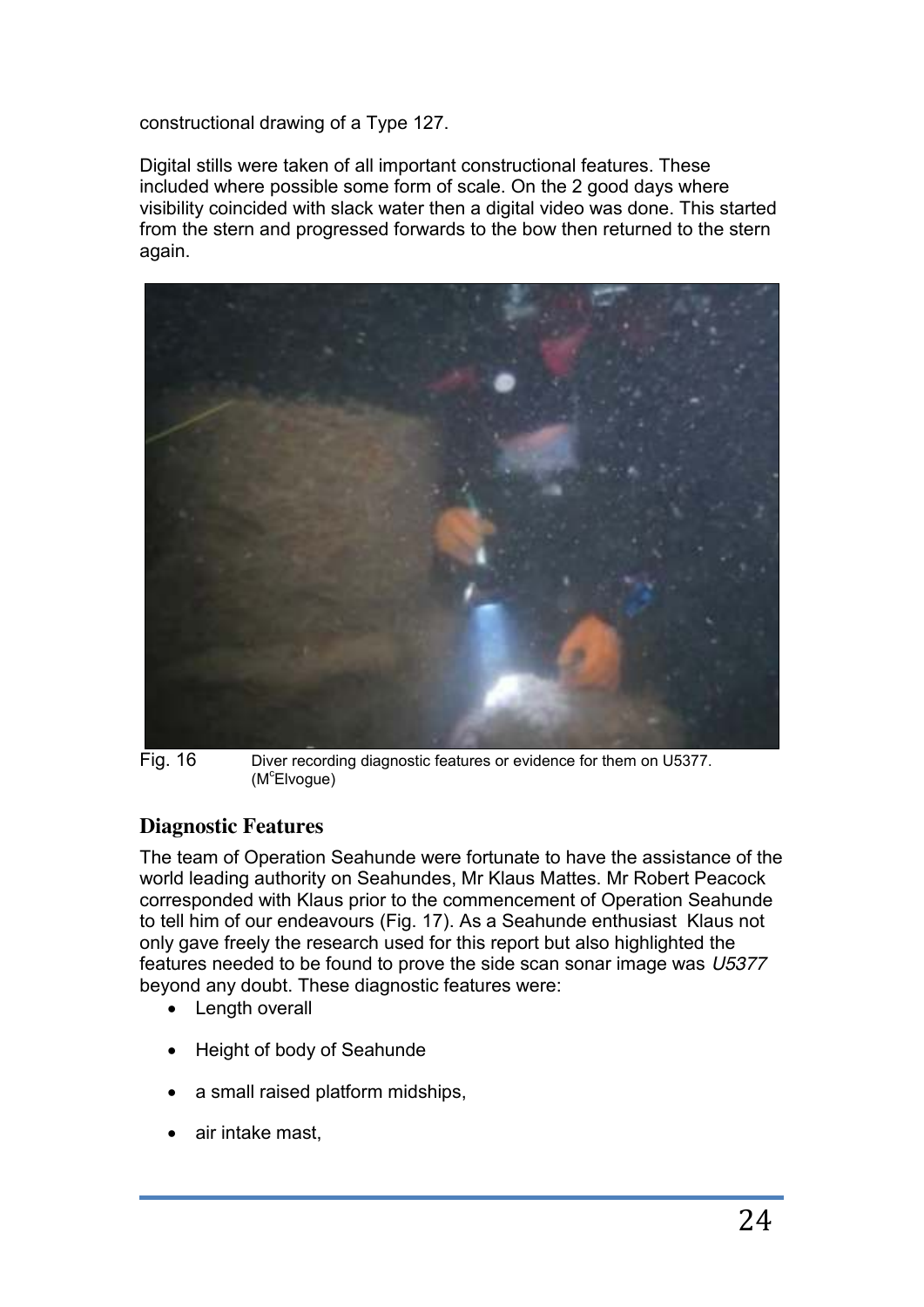- magnetic compass,
- a fixed 10 m (33 ft) periscope,
- a clear dome which could survive depths of 45 m (148 ft).
- torpedo rail either side of the hull
- nozzle propeller guard, not a twin rudder.



Fig. 17 Seahunde expert Klaus Mattes over the site of U5337. (Peacock)

All the above noted features were found or evidence for them was found on the prime side scan target, identifying it as *U5377 (*see Fig. 08*)*. Below is a table of constructional measurement against actual measurements.

| <b>Dimensions</b> | Feet   | <b>Metres</b>    | <b>Actual</b>    |
|-------------------|--------|------------------|------------------|
| Length            | 38.9ft | 11.85m           | 11.96m           |
| Beam              | 5.6ft  | 1.7 <sub>m</sub> | 2.0 <sub>m</sub> |
| Diameter          | 4.2ft  | 1.28             | Estimated 1.30m  |

#### **Biological Survey**

The marine biological survey was conducted in 2 ways;

1. Surveying relative to the structure of *U5377*. Survey Relative to *U5377* were entered into the *SeaSearch* proforma sheets. A total of 6 proforma sheets were filled in and sent to *SeaSearch* to enhance their dataset.

2. By survey transects. The Transects were swum by divers swimming on a predetermined compass bearing and up to 20m distance away from *U5377*. The transect length varied due to poor visibility an increase in tidal current and lack of bottom time to make continuing safe.

Marine organisms were identified as best as possible and counted to within a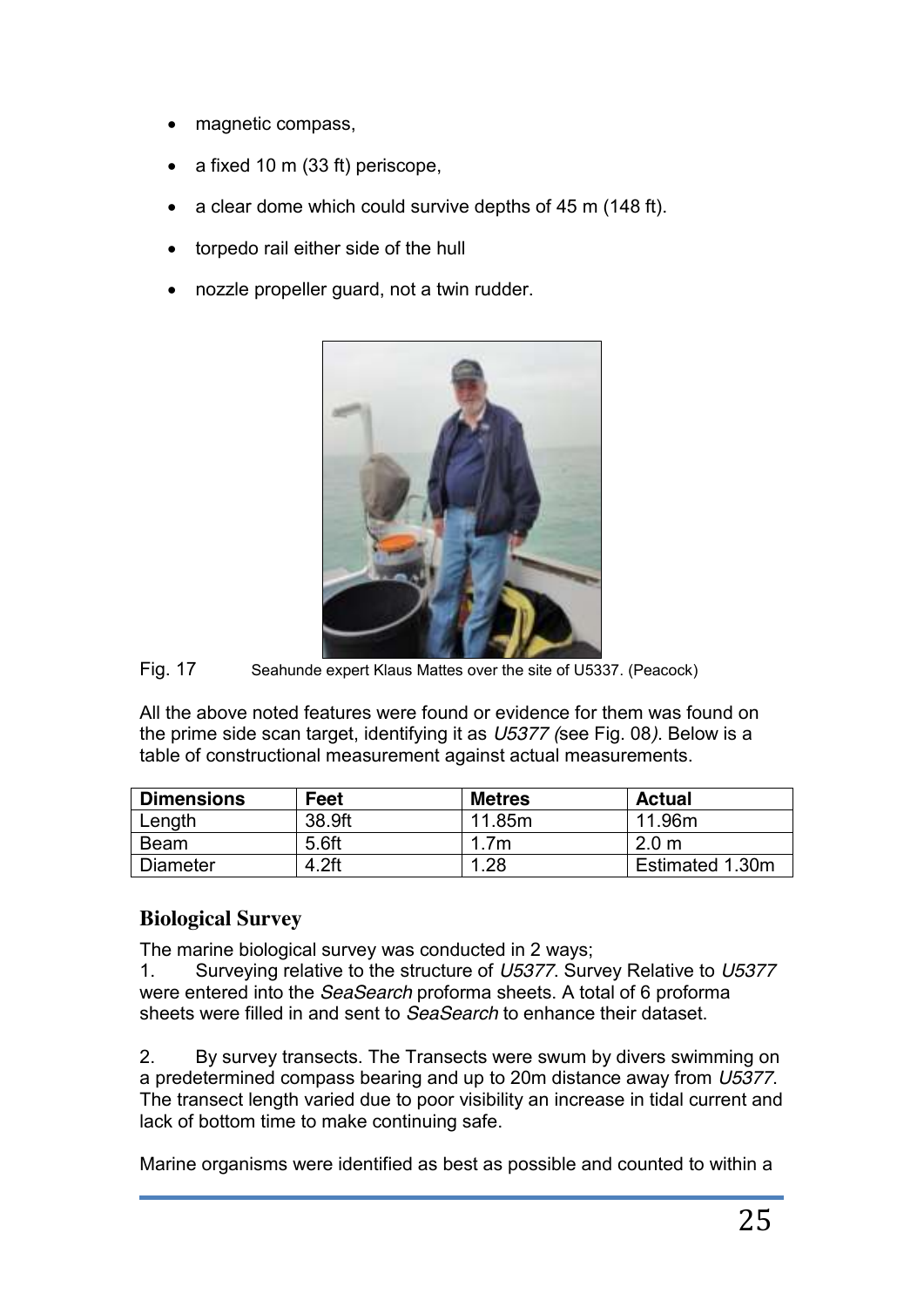1m square either side of each transect. Digital stills were taken using a with the measuring tape in the field of vision to help cross validate percentage cover, as well as habitat descriptions and species identification. The distance along the transect measurement tape was recorded at every boundary between *U5377* and its surrounding environment. However as no recognisable flora or fauna there is no record to present.

### **British Sub-Aqua Jubilee Trust Promotion**

As part of Operation Seahunde the team produced a poster (Fig. 17) which was taken to conferences and events throughout the UK. These are listed below. A preliminary article was produced for Nautical Archaeology Society newsletter and further articles are planned following on from this year's dives (2013). A website has also been designed and made by Keith Clarke and put up on the internet (www.seahund.co.uk). All posters, websites and conference talks recognised and promoted the funding from the British Sub Aqua Jubilee Trust. Youtube video consist of:

- Seehund U5377 (http://www.youtube.com/watch?v=BjarwqeI2w0&list=UUxGRFB 3W6ANKGbBPBDGqX1Q&index=3)
- Klaus. Mattes oral history of a Seehund

(http://www.youtube.com/watch?v=tWZSetU\_\_gc&list=UUxGRF B3W6ANKGbBPBDGqX1Q&index=2)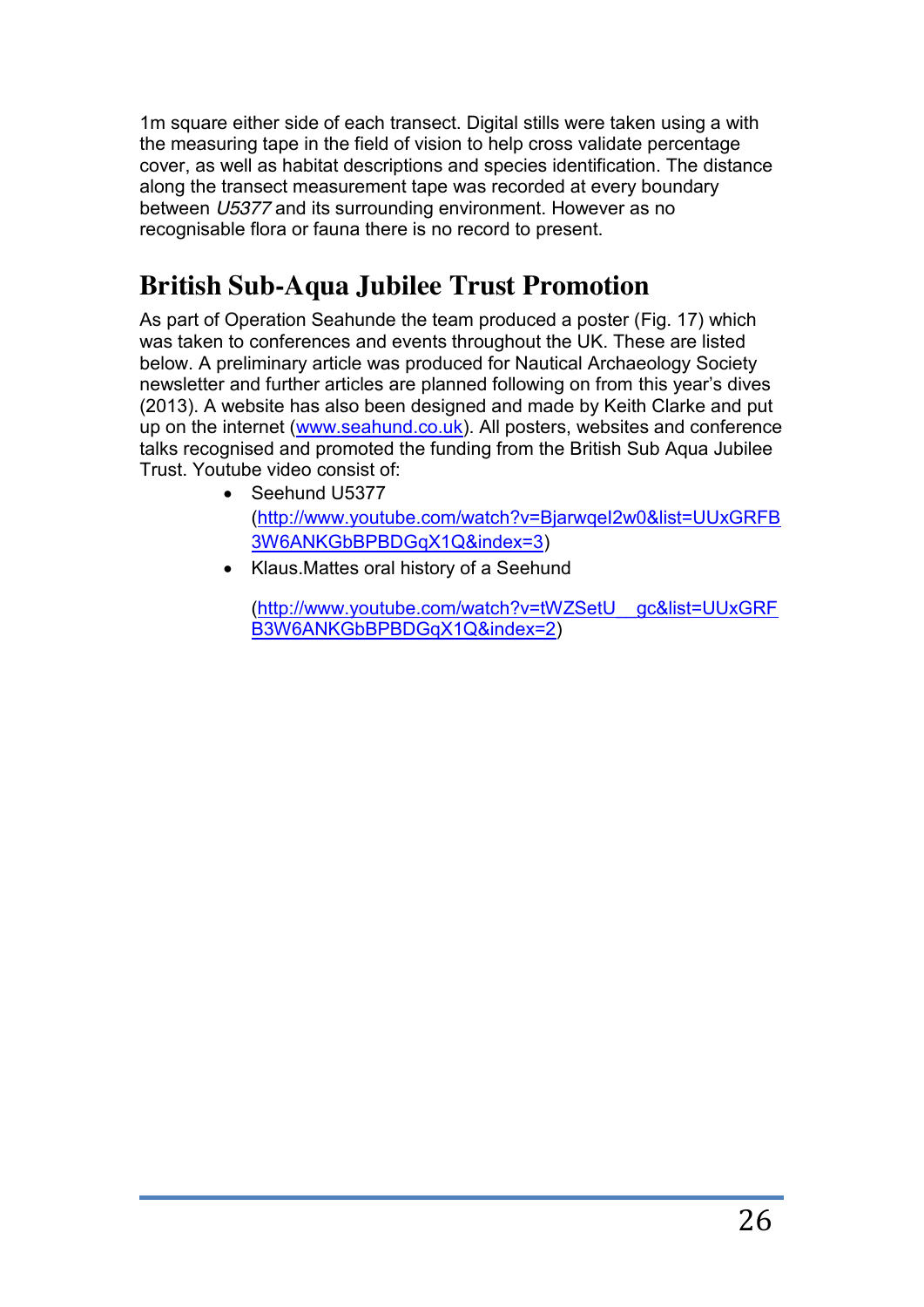

Fig. 17 Operation Seahunde poster displayed at conferences. (Clark)

| <b>Conference Attended</b>                                                                                             | <b>Date</b>            | Location                        |
|------------------------------------------------------------------------------------------------------------------------|------------------------|---------------------------------|
| <b>Nautical Archaeological Society Conference</b>                                                                      | Nov, 2012              | Portsmouth, UK.                 |
| Society of Historical Archaeology                                                                                      | Jan, 2013              | Leicester, UK.                  |
| <b>Shipwreck Conference</b>                                                                                            | Feb, 2013              | Plymouth, UK                    |
| <b>Future Conference to Attend</b><br><b>Nautical Archaeological Society Conference</b><br><b>Shipwreck Conference</b> | Nov, 2013<br>Feb, 2014 | Portsmouth, UK.<br>Plymouth, UK |

### **Articles Produced**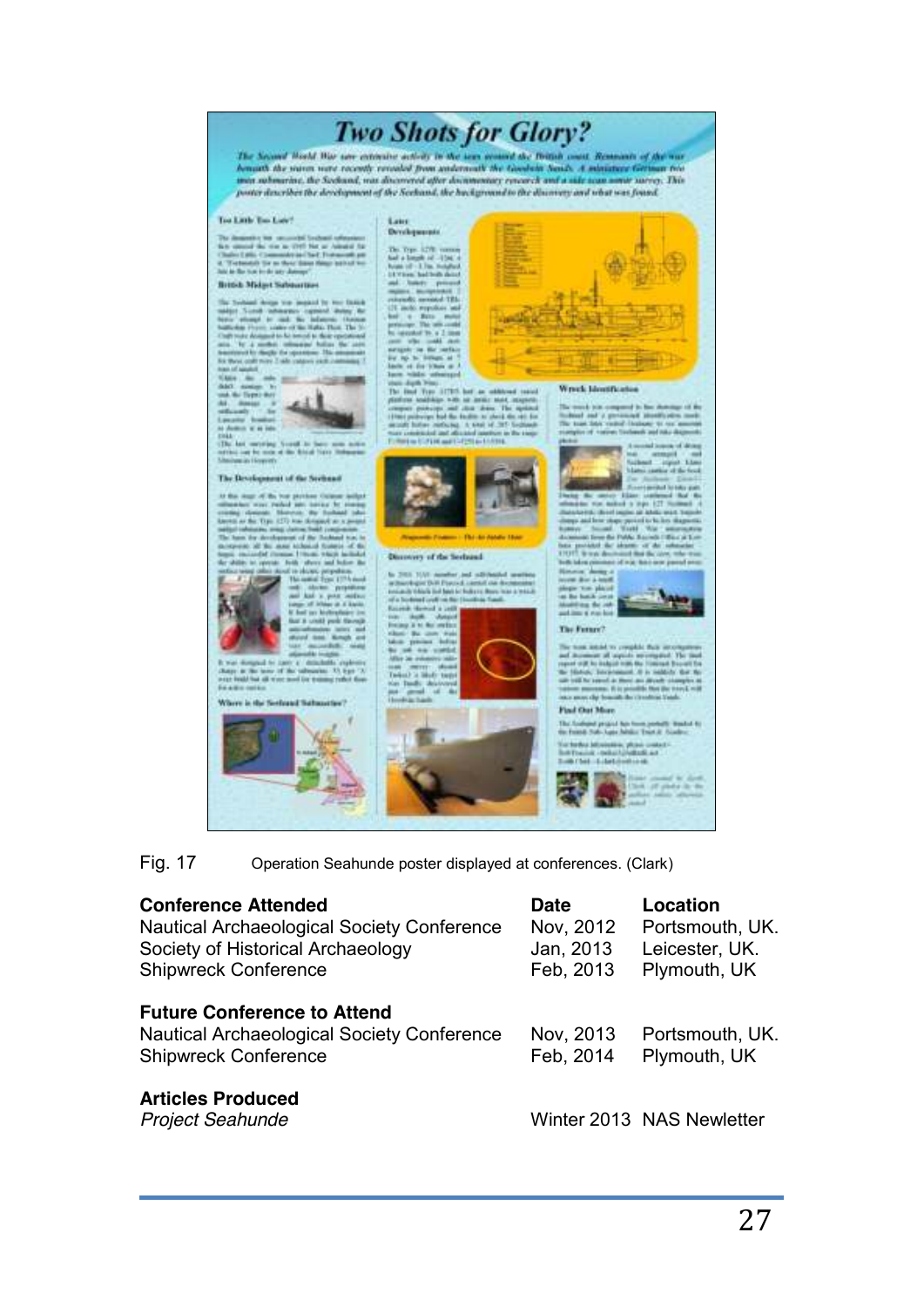### **Results**

Operation Seahunde, the search and survey of *U5377*, can be classed as an unequivocal success. The unknown location of the *U5377* was found, identified and surveyed. Operation Seahunde with the support of the British Sub Aqua Jubilee Trust has allowed for:

- the location of a significant part of our maritime heritage to be known,
- a significant part of our maritime heritage to be recorded for prosperity,
- $\bullet$  the recording of the flora and fauna of a site with a known deposition history,
- allow the site to be used as a standard for understanding the colonisation of such manmade structures on the seabed,
- added to the known biological habitats in or just outside of a possible marine protection zone.
- generate a baseline biological survey for a relatively understudied part of the UK's inshore habitat.
- generated public interest in the little known Seahundes and the Coastal Forces of the Royal navy that defended our shores.

### **Future research possibilities**

Project Seahunde has created a sense of stewardship for *U5377* amongst the project team. As such SeaDive will endeavour to ensure;

- x annual Biological surveys of *U5377* are reported to SeaSearch,
- annual dive and survey to monitor sites degradation,
- further archival research will be undertaken into the sites history and the personnel involved,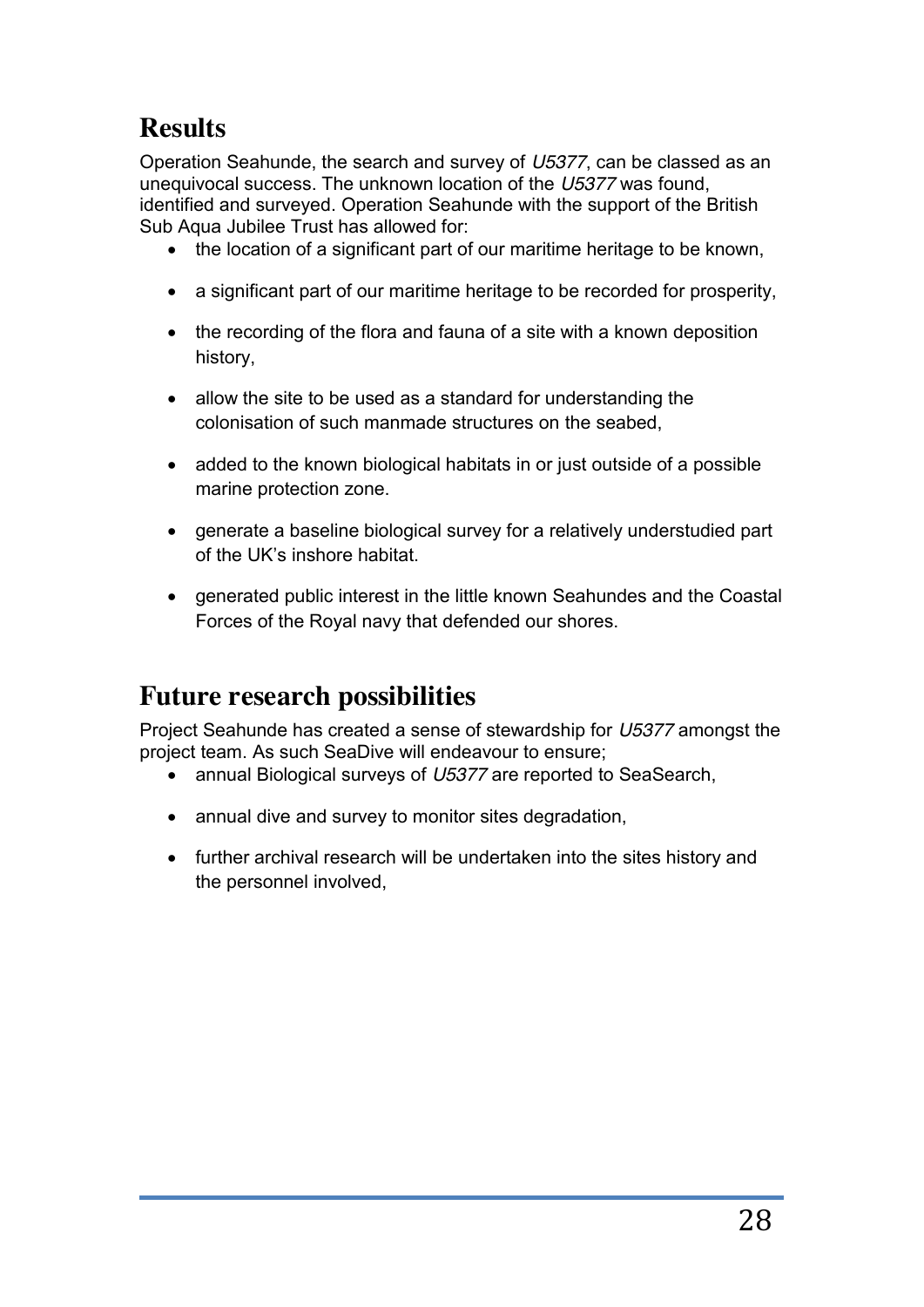### **Conclussion**

This report constitutes just one aspect of *U5377* investigations. The enthusiasm for Project Seahunde went beyond just finding and diving *U5377*. It brought a team of enthusiastic amateur divers together, to work towards one goal to relocate *U5377*, survey it and then publish their findings in due course. Further to this, it saw international collaboration flourish, and new friendships forged (Fig. 18). Without the support of the British Sub-Aqua Jubilee Trust this could not have been done.



Fig. 18 Members of Operation Seahunde visiting Germany to see other Seahundes with Klaus. (McElvogue)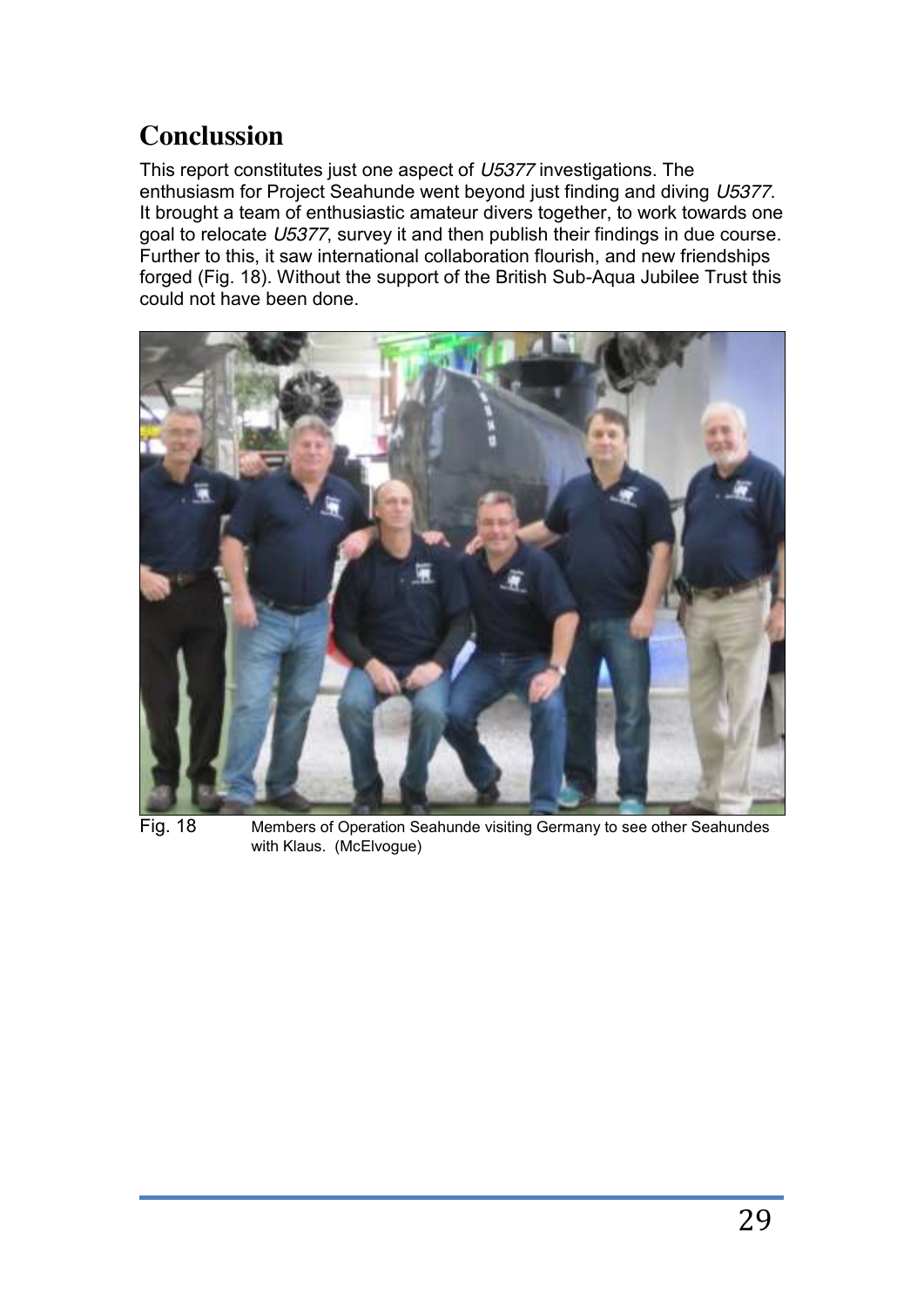### **ACKNOWLEDGEMENTS**

The project could not have been initiated without the full support of Mr Robert Peacock of SeaDive Organisation. Mr Peacock (Fig. 19) gave his time generously, allowed the use of his boat and its facilities as well as boarding and lodging for those who stayed more than 1 day. His initial side scan survey of the area relocated *U5377* for the first time. The British Sub-Aqua Jubilee Trust must also be thanked for their generous grant. Thanks also go to BSAC 106 for allowing us to refill cylinders using their compressor. Klaus Mattes must also be thanked for his great enthusiasm and for giving freely of his wealth of knowledge on the Seahunde. All photo credits are his unless otherwise stated. Keith Clark is also acknowledged for making Project Seahunde Poster and the Project Seahunde Website.



Fig. 19 Robert (Bob) Peacock after another successful dive on *U5337.* (Mattes)